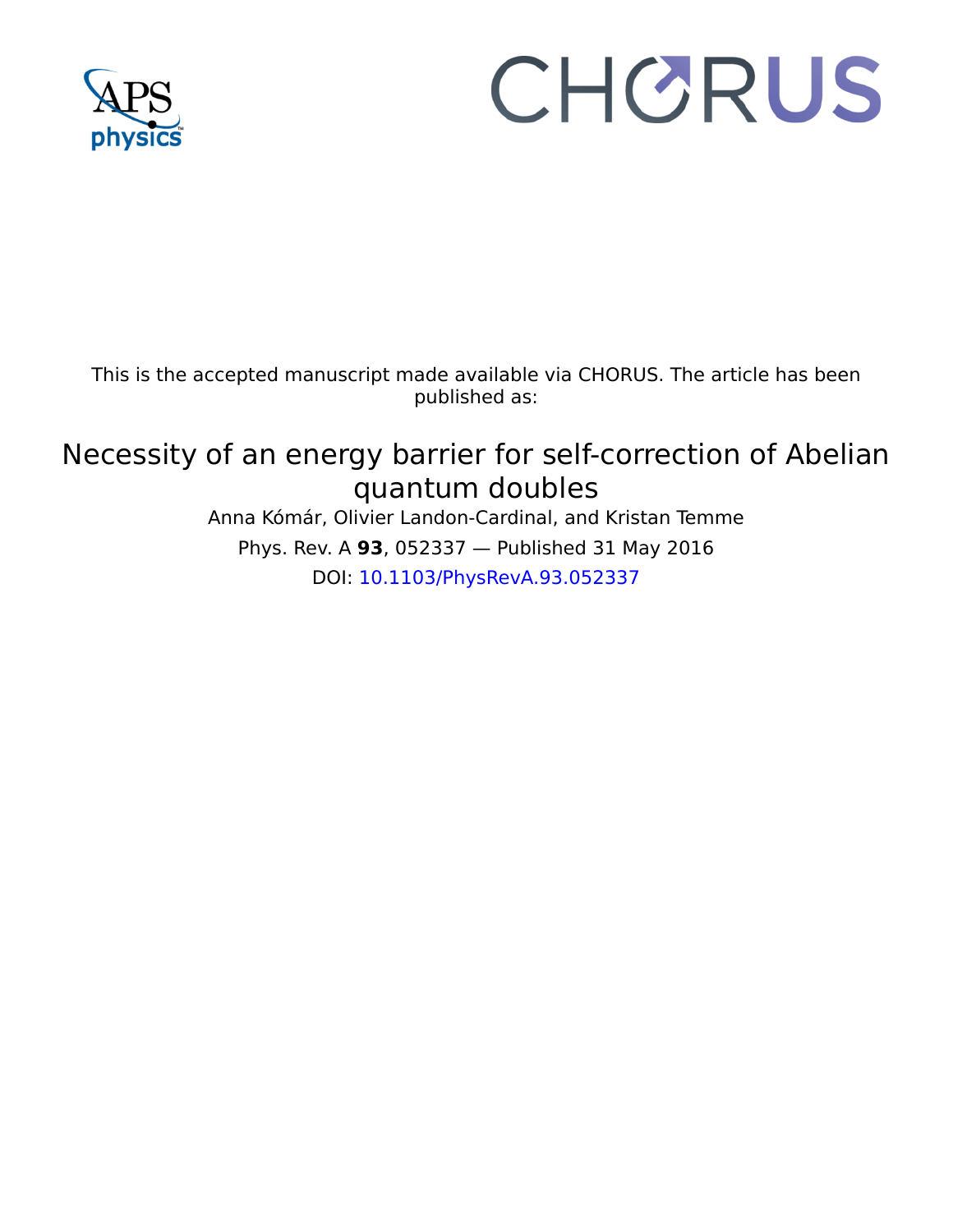# Necessity of an Energy Barrier for self-correction of Abelian quantum doubles

Anna Kómár,<sup>1</sup> Olivier Landon-Cardinal,<sup>1,2</sup> and Kristan Temme<sup>1,3</sup>

*1 Institute for Quantum Information and Matter and Walter Burke Institute for Theoretical Physics,*

*California Institute of Technology, Pasadena, California 91125, USA*

*<sup>2</sup>Department of Physics, McGill University, Montreal, Canada H3A 2T8*

*3 IBM T.J. Watson Research Center, Yorktown Heights, NY 10598, USA*

We rigorously establish an Arrhenius law for the mixing time of quantum doubles based on any Abelian group  $\mathbb{Z}_d$ . We have made the concept of the energy barrier therein mathematically well-defined, it is related to the minimum energy cost the environment has to provide to the system in order to produce a generalized Pauli error, maximized for any generalized Pauli errors, not only logical operators. We evaluate this generalized energy barrier in Abelian quantum double models and find it to be a constant independent of system size. Thus, we rule out the possibility of entropic protection for this broad group of models.

PACS numbers:

# I. INTRODUCTION

Whether it is possible to preserve arbitrary quantum information over a long period of time is a question of both fundamental and practical interest. *Active* quantum error correction provides a way to protect quantum information but requires keeping track of and correcting the errors over a short time scale. Alternatively, quantum self-correcting systems would *passively* preserve quantum information in the presence of a thermal environment without the need for external intervention on the system. The dynamics of these quantum "memories" would be such that the probability of an error occurring on the encoded information is exponentially suppressed with system size, resulting in an exponentially long memory time. Candidates for self-correction are typically systems governed by a local Hamiltonian whose degenerate ground space stores quantum information.

Assessing whether a system is self-correcting requires estimating the scaling of its memory time with system size. This difficult problem is often reduced to evaluating the *energy barrier*, loosely defined as the maximal energy of intermediate states in a sequence of local transformations taking a ground state to an orthogonal ground state, minimized over all such possible sequences. This sequence of excited states mimics the evolution of the system under thermalization and decoding. The intuition (and implicit conjecture) is that the system obeys the phenomenological Arrhenius law which relates the memory time  $t_{\text{mem}}$  to the energy barrier  $\Delta E^*$  and the inverse temperature  $\beta \equiv 1/k_BT$ 

$$
t_{\text{mem}} \propto e^{\beta \Delta E^*} \tag{1}
$$

The Arrhenius law is a useful guiding principle. For classical models, one can intuitively understand the exponentially long (classical) memory time of the ferromagnetic 2D Ising model by realizing that its energy barrier is proportional to the linear system size. Indeed, to go from the all up state to the all down state, one needs to flip a macroscopic droplet of spins whose energy scale with its perimeter. For quantum models, the most widely known example of a self-correcting quantum memory is the 4D Kitaev's toric code [1–3] whose energy barrier is also proportional to the linear system size.

The scaling energy barrier of a quantum model is intimately related to the geometrical support of operators mapping a ground state to a different orthogonal ground state, called *logical operators*. For the 4D toric code, logical operators are tensor product of single qubit operators acting on a twodimensional sheet-like subset of qubits, similar to the logical operator of the 2D Ising model which flips all spins.

While the 4D Kitaev's toric code is self-correcting, it requires addressable long-range interactions if embedded in a lattice of lower dimensionality. Various attempts have been made to decrease the dimensionality of such a self-correcting code, while retaining a large energy barrier of the system [4– 6]. A typical shortcomings of these codes includes sensitivity to perturbations [7], while genuine topological systems are known to be robust [8]. Finding a self-correcting system in three dimensions (or lower) is still an open question.

Following the intuition based on the Arrhenius law, it is believed that quantum self-correction requires a *scaling* energy barrier, i.e., an energy barrier that is an increasing function of system size. However, a formal relation between selfcorrection and a scaling energy barrier has not been established and the Arrhenius law has only be proven for a few models while there are known counterexamples. Moreover, it was recently suggested that there might exist a different kind of protection [9], one that does not require a scaling energy barrier, coined *entropy protection*. The intuition is that while there exist paths in phase space mapping a ground state to an orthogonal ground state while only introducing a constant amount of energy, these paths might not be the typical. Typical paths, however, might require the system to go through a scaling energy barrier. We could think of such a model as having an effective free energy barrier, i.e., there are free energy valleys in the landscape between the two ground states and in order to get out of such a valley the system would have to overcome an effective barrier.

In 2014, Brown et al. proposed a local 2D Hamiltonian which seemed to realize entropy protection [10] since its memory time exhibits a super exponential scaling, albeit only in a limited range of temperature. This model consists of a toric code-like structure, where instead of qubits d-level spins (qudits) are placed on the edges of a square lattice. This model also corresponds to the quantum double of  $\mathbb{Z}_d$ . Its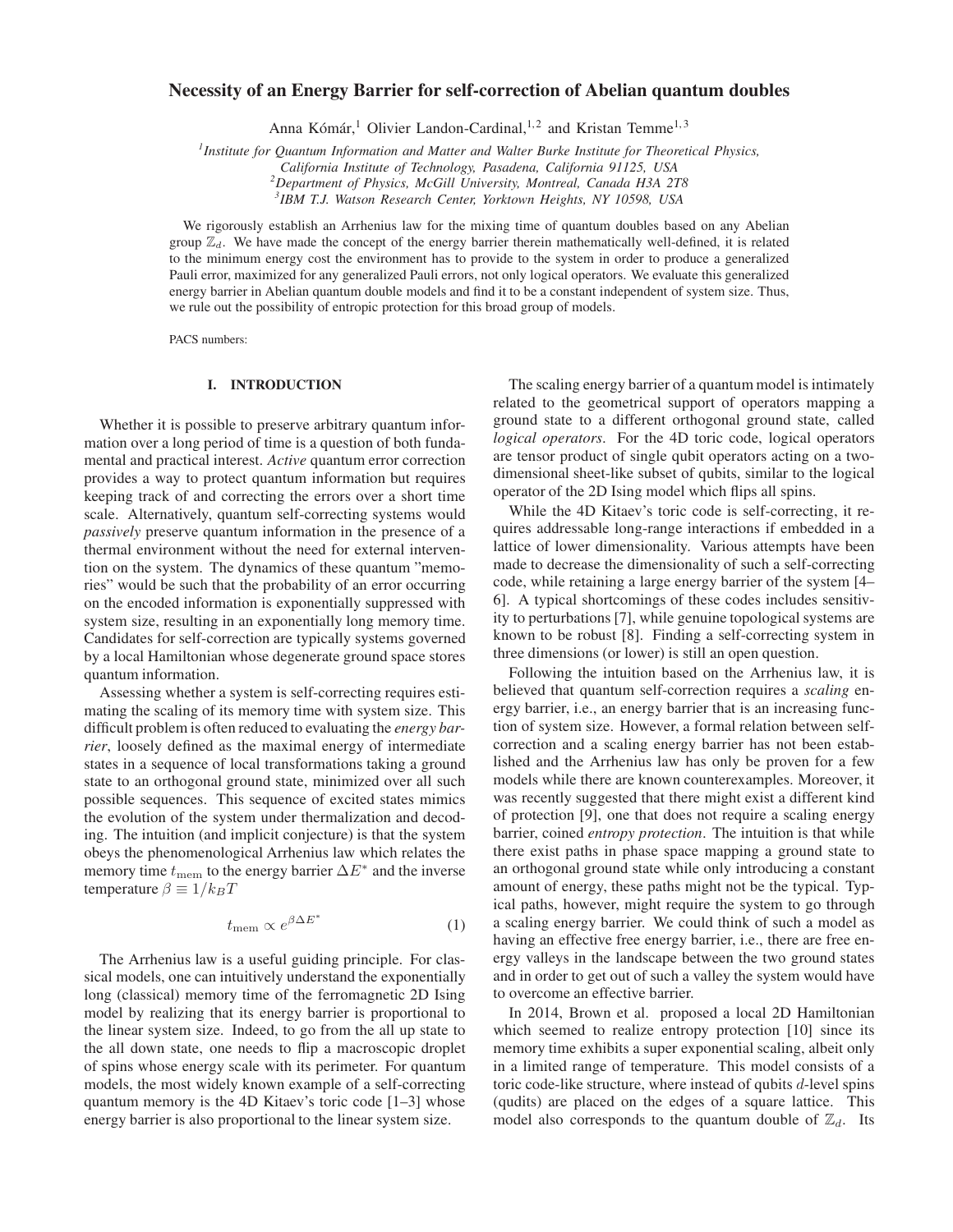elementary excitations are  $d$  different electric and  $d$  different magnetic anyons. Specifically, in Ref. [10]  $d = 5$ , and due to charge-flux duality, it is convenient to think only in terms of e.g. electric charges. Then there are 5 different charges, grouped as: vacuum, light particle, heavy particle, heavy antiparticle, light antiparticle. Particle-antiparticle pairs have the same mass, furthermore the masses are set such that  $m_{\text{heavy}} > 2m_{\text{light}}$  to ensure that thermal evolution of the system favours the decay of a heavy particle into two light particles. The authors of Ref. [10] further introduce defect lines to the system by modifying local terms of the Hamiltonian. When a light particle crosses such a line, it becomes a heavy one and vice versa. This construction results in fractal-like splitting of typical anyon-paths, resembling the fractal geometrical support of logical operators in Haah's cubic code [11, 12]. The authors of Ref. [10] numerically observed a memory time for this entropic code similar to the cubic code, that is, it grows super-exponentially with the inverse temperature  $(t_{\text{mem}} \propto \exp(c\beta^2))$ . A striking difference between the cubic code and Brown's entropic code is, however, that while the former has an energy barrier that grows logarithmically with system size, the energy barrier of the entropic code is a constant, independent of system size. Thus, Brown's entropic code seems to have a better scaling of memory time than the one predicted by the Arrhenius law. However, it was also remarked that the super-exponential scaling did not remain valid at arbitrarily low temperature, i.e. in the limit of very large  $\beta$ . Thus, Brown's entropic code argues for the possibility of entropy protection but failed to settle the question whether entropy can protect quantum information and lead to a better scaling of than memory time than the one predicted by Arrhenius law.

Here, we settle this question in the negative by proving that a scaling energy barrier is necessary for self-correction for any quantum double model of an Abelian group, a general framework which contains Brown's entropic code. Thus, entropy cannot protect quantum information in the absence of a scaling energy barrier for those models. Technically, we establish a rigorous version of the Arrhenius law as an upper bound for the mixing time of quantum doubles of Abelian groups. We prove that the mixing time –defined as the longest time an initial state takes to thermalize to the Gibbs state– and thus the memory time are upper bounded by  $poly(N)$  exp( $2\beta\bar{\epsilon}$ ) where N is the size of the system and  $\overline{\epsilon}$  is the *generalized energy barrier*. We rigorously define  $\bar{\epsilon}$  by a natural quantity arising from our analysis which straightforwardly extends the intuitive notion of energy barrier. Finally, we evaluate the generalized energy barrier and show that it is independent of system size or temperature for two-dimensional Abelian quantum double models. As our bound holds for any temperature, this means that Abelian quantum doubles don't allow for entropy protection, i.e., their memory time can at most scale exponentially with inverse temperature. Our results are based on the method presented in Ref. [13] and are a generalization of the results therein, where the author has derived a similar Arrhenius law bound and energy barrier for any commuting Pauli stabilizer codes in any dimensions.

The paper is organized as follows. In Sec. II A and II B we

introduce the framework of our analysis: the construction of Abelian quantum doubles and the noise model used to simulate the thermal environment. In Sec. III we present our main result: the upper bound on the mixing time and the formula for the generalized energy barrier, followed by a discussion on the physical interpretation of this result in Sec. IV. We present the details of the derivation of the bound in Sec. V. Finally, we conclude with possible future directions in Sec. VI.

# II. FRAMEWORK

We now introduce the framework in which our result is valid. First, we introduce the systems of interests, i.e. the quantum double of Abelian groups. Second, we model the thermalization of such a system by the Davies map.

#### A. Abelian quantum doubles

Abelian quantum doubles are a special case of the quantum double construction introduced by Kitaev [1], where the quantum double is based on the cyclic group  $\mathbb{Z}_d$ . This was the model investigated in Ref. [10] with  $d = 5$ , and it is a generalized toric code construction (the toric code is the quantum double of  $\mathbb{Z}_2$ ) acting on d-level spins or *qudits*.

#### *1. Generalized Pauli operators*

We will choose a basis for the Hilbert space of a qudit to be labelled by orthonormal states  $\{|\ell\rangle\}$  where  $\ell \in \mathbb{Z}_d \cong$  $\{0, \ldots, d-1\}$ . We introduce the generalized Pauli operators,  $X^k$  and  $Z^k$ ,  $k \in \mathbb{Z}_d$ . They act on a qudit according to:

$$
X^k |\ell\rangle = |\ell \oplus k\rangle, \qquad (2)
$$

$$
Z^k | \ell \rangle = \omega^{k\ell} | \ell \rangle, \qquad (3)
$$

where  $\oplus$  is the addition modulo d and  $\omega^{\ell} = \exp(i2\pi\ell/d)$ ,  $\ell \in \mathbb{Z}_d$  are the dth roots of unity. The eigenvalues of the  $Z$  generalized Pauli operator but also the  $X$  generalized Pauli operator are precisely the dth roots of unity. In our convention, the identity is a generalized Pauli operators with  $k = 0$ . One can straightforwardly derive the following useful identities

$$
X^{\dagger} = X^{d-1} \quad Z^{\dagger} = Z^{d-1} \quad Z^{k'} X^{k} = \omega^{kk'} X^{k} Z^{k'}.
$$
 (4)

#### *2. Hamiltonian*

We now define the Hamiltonian of the quantum double of  $\mathbb{Z}_d$  on 2N d-level spins or qudits located on the edge of a two dimensional square lattice with  $N$  vertices. We define a (generalized) Pauli operator to be a 2N-tensor product of single-qudit (generalized) Pauli operator  $X^k$  or  $Z^k$ ,  $k \in \mathbb{Z}_d$ . For convenience, we will henceforth omit the (generalized) modifier. We note  $\mathcal{P}_M$  the set of Pauli operators acting nontrivially on at most  $M \leq 2N$  qudits. The qudits on which a Pauli operator acts non-trivially are its (geometrical) support.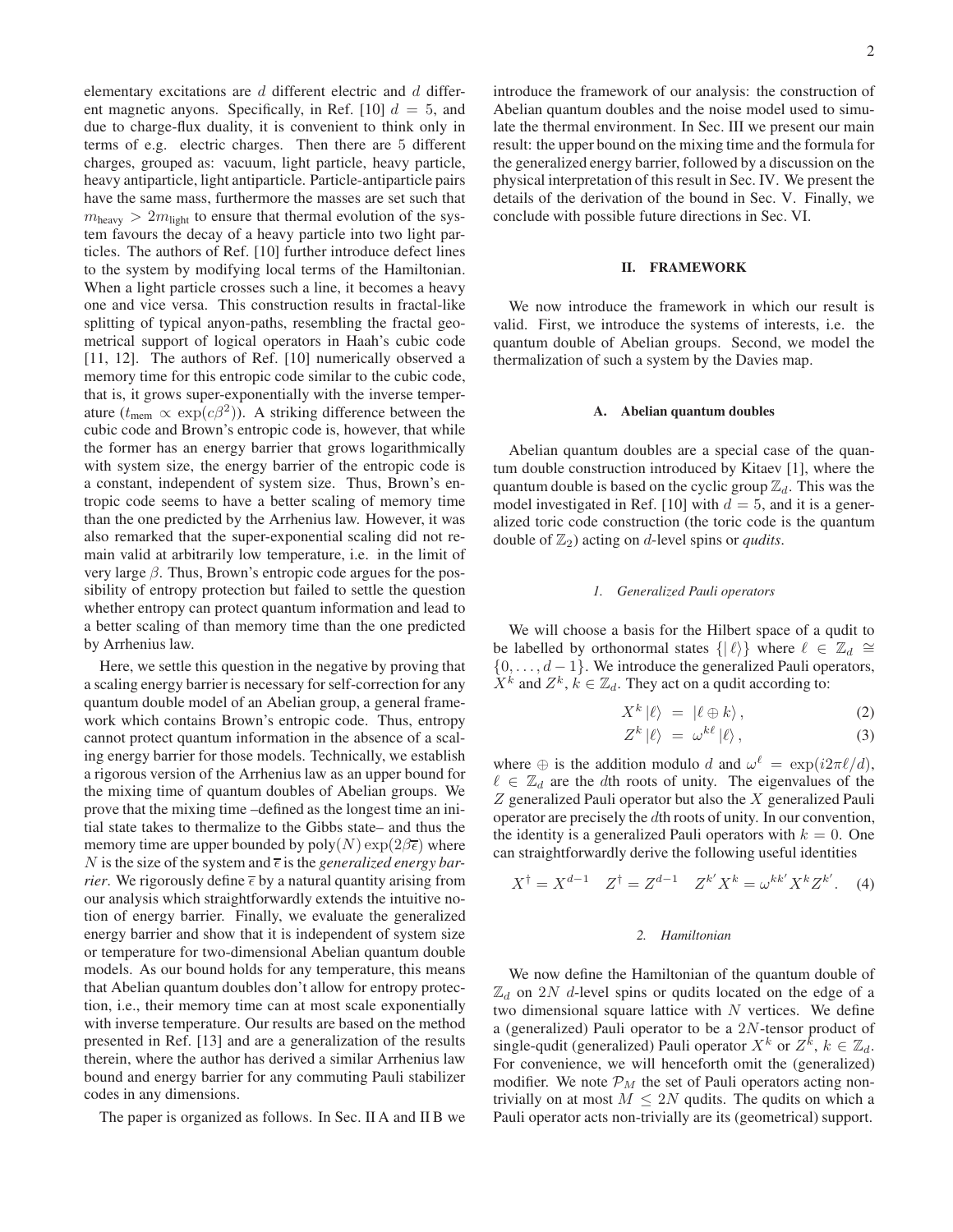

FIG. 1: (a) Star operator  $A(v)$  in blue and plaquette operator  $B(p)$  in red. A defect line is shown as a thick gray line traversing the lattice, with the modified star and plaquette operators near such a line in orange. (b) Examples of anyon paths for an Abelian quantum double  $(d > 2)$ .

The local interactions of the Hamiltonian will be Pauli operators supported on four qudits neighbouring either a vertex v of the lattice for star operators  $A(v)$  or a plaquette p for plaquette operators  $B(p)$ , see Fig. 1(a). A star (and a plaquette) is the union of four edges or, equivalently, qudits located on those edges. It is convenient to label the qudits around a star  $+$  or plaquette  $\Box$  using the cardinal points: East, South, West and North. The star operator  $A(v)$  for vertex v is

$$
A(v_i) = X_E \otimes X_S \otimes X_W^{\dagger} \otimes X_N^{\dagger} \quad (E, S, W, N) = +_v (5)
$$

and the plaquette operator  $B(p)$  for plaquette p is

$$
B(p) = Z_E \otimes Z_S^{\dagger} \otimes Z_W^{\dagger} \otimes Z_N \quad (E, S, W, N) = \Box_p. \tag{6}
$$

The eigenvalues of star and plaquette operators are the dth roots of unity, inherited from the single-qudit Pauli operators. The projector unto the eigenvalue  $\omega^a$  of the star operator at vertex  $v$  is

$$
P_v^{a(v)} = \frac{1}{d} \sum_{k=0}^{d-1} (\omega^a A(v))^k.
$$
 (7)

Similarly, the projector unto the eigenvalue  $\omega^a$  of the plaquette operator at plaquette  $p$  is

$$
Q_p^{b(p)} = \frac{1}{d} \sum_{k=0}^{d-1} (\omega^b B(p))^k.
$$
 (8)

Note that those projectors commute since every star operator commute with every plaquette operator.

The Hamiltonian of the  $\mathbb{Z}_d$  quantum double is [1, 10]

$$
H = \sum_{v} \sum_{a=0}^{d-1} J_v^{a(v)} P_v^{a(v)} + \sum_{p} \sum_{b=0}^{d-1} J_p^{b(p)} Q_p^{b(p)}, \quad (9)
$$

where  $J_v^{a(v)}$  and  $J_p^{b(p)}$  are non-negative numbers. We set  $\forall v, p \, J_v^0 = J_p^0 = 0$  such that a ground state  $|\Omega\rangle$  is a common +1 eigenvector of all  $P_v^0$  and  $Q_p^0$ 

$$
\forall v, p \quad P_v^0 | \Omega \rangle = Q_p^0 | \Omega \rangle = + | \Omega \rangle. \tag{10}
$$



FIG. 2: (a) Anyon pair created from vacuum, (b) one of the anyons moved and (c) the pair fused back to vacuum, all the while applying local operators.

The ground space is degenerate whenever this Hamiltonian is defined on a manifold with non-zero genus. For instance, on a square lattice with periodic boundary condition, i.e., a torus, the ground space is  $d^2$ -degenerate and can be used to encode quantum information. The positive numbers  $J_v^{a(v)}$  and  $J_p^{b(p)}$ for non-zero  $a$  and  $b$  can physically be interpreted as masses of the different excitations of the model, which we now discuss.

# *3. Excitations and syndromes*

Every spectral projector  $P_v^{a(v)}$  and  $Q_p^{b(p)}$  are pairwise commuting. Moreover, they commute with the Hamiltonian. Thus, it is convenient to label an energy eigenvector  $|\psi\rangle$  using the quantum numbers  $\mathbf{a} = \{a_v\}$  and  $\mathbf{b} = \{b_p\}$  defined by

$$
a_v = \langle \psi | A(v) | \psi \rangle \tag{11}
$$

$$
b_p = \langle \psi | B(p) | \psi \rangle. \tag{12}
$$

Using the terminology of quantum error correction, we define the *syndrome* of  $|\psi\rangle$  by

$$
e(|\psi\rangle) = (\mathbf{a}, \mathbf{b}) \in \mathbb{Z}_d^{N+N}.
$$
 (13)

Hence, the Hamiltonian can be diagonalized using the different syndrome values, i.e.,

$$
H = \sum_{(\mathbf{a}, \mathbf{b})} \epsilon(\mathbf{a}, \mathbf{b}) \Pi(\mathbf{a}, \mathbf{b}), \tag{14}
$$

where the explicit formula for the energies  $\epsilon(\mathbf{a}, \mathbf{b})$  and projectors  $\Pi(a, b)$  can be found in Sec. V A. Let us try to draw a physical picture which will help intuition.

The syndrome of an energy eigenvector is a bookkeeping of the different excitations at every vertex and plaquette. The +1 eigenvectors of  $P_v^{a(v)}$  for  $a(v) \neq 0$  have a point-like excitation located on the vertex  $v$  which we call an electric charge (or chargeon) of type a. Similarly, the +1 eigenvectors of  $Q_p^{b(p)}$ for  $b(p) \neq 0$  have a point-like excitation located on the plaquette  $p$  which we call a magnetic flux (or fluxon) of type  $b$ . The ground states of the Hamiltonian have syndrome  $(0, 0)$ .

Physically, the point-like excitations can (i) be created out of the vacuum by applying a local operator on a ground state, (ii) propagate on the lattice and (iii) annihilate back to the vacuum by applying a local operator. This can be understood at the level of the syndrome. Consider on a ground state and then apply a generalized Pauli operator  $X^k$  on a qudit located on a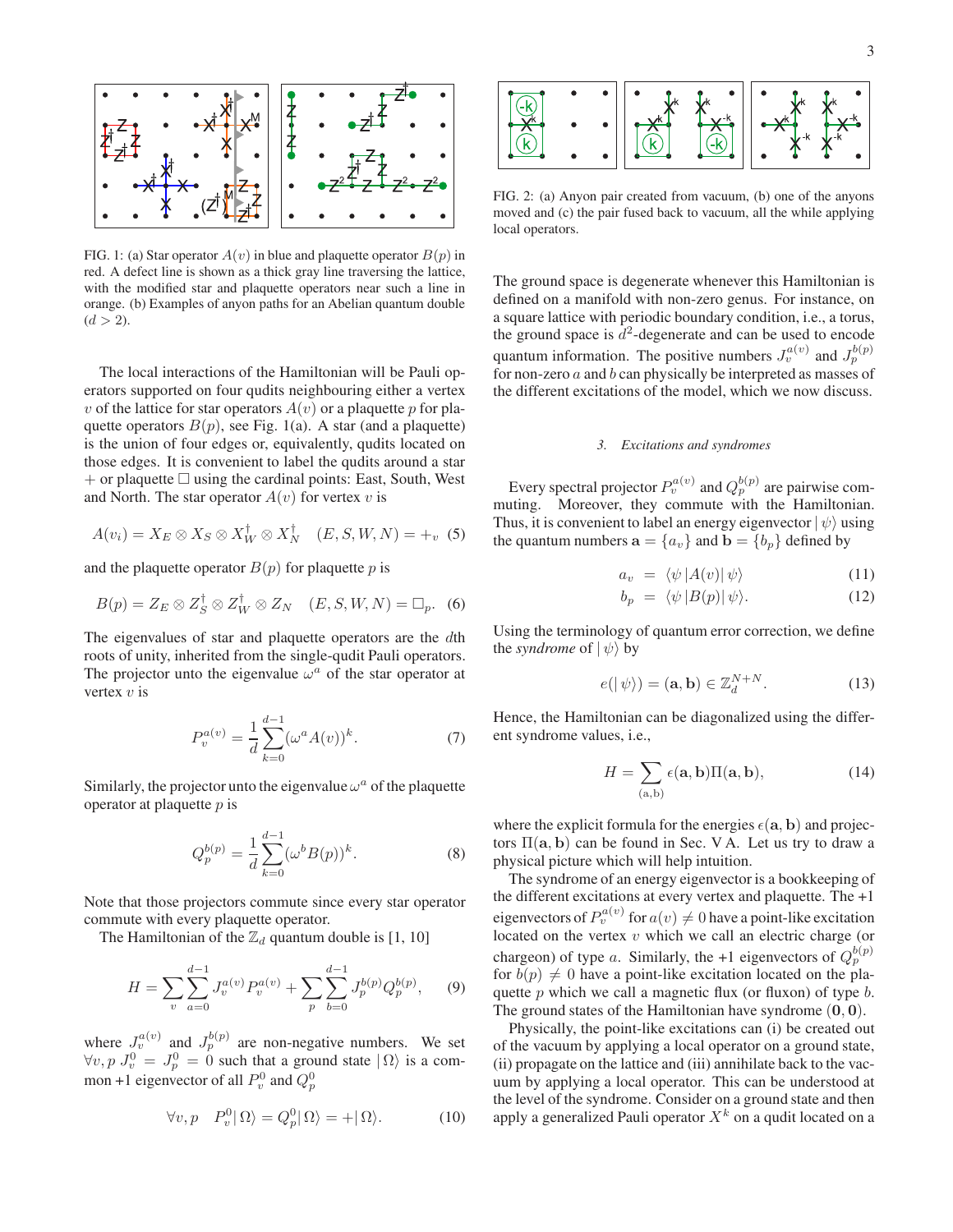4

horizontal edge (see Fig. 2). This will modify the eigenvalues of the plaquette operators North and South of that horizontal edge, denoted  $B(p_N)$  and  $B(p_S)$ . Indeed, the resulting state will be a +1 eigenvector of the spectral projectors  $Q_{p_N}^{-k}$  and  $Q_{p_S}^k$ . Physically,  $X^k$  created a magnetic flux of type k (resp.  $-k$ ) on the South (resp. North) plaquettes. In other words,  $X<sup>k</sup>$  created a pair of conjugate magnetic fluxes out of the vacuum. Similarly,  $Z^k$  would create a pair of conjugate electric charges out of the vacuum. We assign to any generalized Pauli operator  $\sigma_{\eta}$  the syndrome  $e(\eta)$  of the state  $\sigma_{\eta} |\Omega\rangle$ 

$$
\mathbf{e}(\boldsymbol{\eta}) = \mathbf{e}(\sigma_{\boldsymbol{\eta}} | \Omega \rangle). \tag{15}
$$

In our examples,

$$
e(X^{k}) = (\mathbf{a} = \mathbf{0}, \mathbf{b} = [0, ..., 0, k, -k, 0, ..., 0])
$$
 (16)  

$$
e(Z^{k}) = (\mathbf{a} = [0, ..., 0, k, -k, 0, ..., 0], \mathbf{b} = \mathbf{0}).
$$
 (17)

Given any energy eigenvector  $|\psi\rangle$  and any generalized Pauli operator  $\eta$ , the syndrome of the state  $\sigma_{\eta}|\psi\rangle$  is obtained by

$$
\mathbf{e}(\sigma_{\eta}|\,\psi\rangle) = \mathbf{e}(\eta) \oplus \mathbf{e}(|\,\psi\rangle). \tag{18}
$$

This very simple addition rule stems for the Abelian structure of the group  $\mathbb{Z}_d$  and is related to the fusion rules of the excitations of this Abelian topological model.

Fluxons and chargeons turn out to be (Abelian) anyons, i.e., quasi-particles which are not bosonic nor fermionic. Yet their anyonic nature will not be essential in our work. However, we will from now on use the term anyon to designate a generic point-like excitation (either a fluxon or a chargeon). Moreover, chargeons and fluxons are related by an exact duality which maps the lattice to the dual lattice. Thus, it will often be convenient to focus on a single anyon type, e.g., chargeons in order to simplify our discussion and notations. Also, we would like to introduce a single index s which labels either the vertices or the plaquettes, i.e.,  $s = v/p$ . Thus, any anyon (chargeon or fluxon) is located on a site (vertex or plaquette).

#### B. Thermal noise model

The model used in our work to simulate the thermalization process of the quantum double is the Davies map [14, 15], the gold standard for simulating the thermalization of many body systems [3, 10, 12, 16]. The system is coupled to a bosonic bath and the Hamiltonian of {system+bath} reads

$$
H_{\text{full}} = H_{\text{system}} + \chi \sum_{\alpha} S_{\alpha} \otimes B_{\alpha} + H_{\text{bath}}, \qquad (19)
$$

where  $B_{\alpha}$  is the operator acting on the bath and  $S_{\alpha} \equiv S_{\alpha'}^j$  is an operator acting on spin  $j$  of the system. We consider the weak coupling limit, with  $\chi \ll 1$ .

The density operator of the system, noted  $\rho$ , evolves according to the master equation

$$
\frac{d\rho}{dt} = -i[H_{\text{eff}}, \rho] + \mathcal{L}(\rho),\tag{20}
$$

where 
$$
H_{\text{eff}}
$$
 is the (Lamb-shifted) system Hamiltonian  $H_{\text{eff}} = H_{\text{system}} + \sum_{\alpha,\omega} S_{\alpha}^{\dagger}(\omega) S_{\alpha}(\omega)$  and the Liouvillian is

$$
\mathcal{L}(\rho) = \sum_{\alpha,\omega} \gamma_{\alpha}(\omega) \left( S_{\alpha}(\omega) \rho S_{\alpha}^{\dagger}(\omega) - \frac{1}{2} \{ S_{\alpha}^{\dagger}(\omega) S_{\alpha}(\omega), \rho \}_+ \right). \tag{21}
$$

The operators governing the evolution of the system in energy space are the spectral jump operators,  $S_\alpha(\omega)$ . They take the system from energy eigenstate  $\epsilon'$  to another eigenstate with energy  $\epsilon = \epsilon' + \omega$ , and have the form

$$
S_{\alpha}(\omega) = \sum_{\epsilon(\mathbf{a},\mathbf{b})-\epsilon(\mathbf{a}',\mathbf{b}')=\omega} \Pi(\mathbf{a},\mathbf{b}) S_{\alpha} \Pi(\mathbf{a}',\mathbf{b}'). \tag{22}
$$

They are the Fourier transforms of  $S_\alpha(t)$  (the time-dependent operator acting on the system due to its contact with the thermal bath):

$$
S_{\alpha}(t) = \sum_{(\mathbf{a},\mathbf{b}),(\mathbf{a}',\mathbf{b}')} e^{i\epsilon(\mathbf{a},\mathbf{b})t} \Pi(\mathbf{a},\mathbf{b}) S_{\alpha} \Pi(\mathbf{a}',\mathbf{b}') e^{-i\epsilon(\mathbf{a}',\mathbf{b}')t}.
$$
\n(23)

The rate with which a state of the system is taken to another state  $\omega$  far in energy, by applying the jump operator  $S_{\alpha}(\omega)$ due to its coupling to the thermal bath is the transition rate  $\gamma_{\alpha}(\omega)$ . These transition rates obey detailed balance

$$
\gamma_{\alpha}(\omega) = e^{\beta \omega} \gamma_{\alpha}(-\omega). \tag{24}
$$

This Liouvillian drives any state towards the Gibbs state

$$
\rho_G \propto e^{-\beta H_{\text{system}}} \tag{25}
$$

which is its unique fixed point:  $\mathcal{L}(\rho_G) = 0$ .

Applying the Davies map to a  $\mathbb{Z}_d$  quantum double we need to choose an operator basis for the jump operators  $S_{\alpha}$ . For  $d = 2$ , a possible choice is the Pauli group, while for  $d > 2$ it is the generalized Pauli group. We should be careful, since although the elements of the Pauli group are Hermitian, the elements of the generalized group are not:  $X^{\dagger} = X^{d-1}$ . We can circumvent this problem by either writing the interaction terms in the full Hamiltonian as  $\sigma_{j,\alpha'} \otimes B_\alpha^{\dagger} + \sigma_{j,\alpha'}^{\dagger} \otimes B_\alpha$ with  $\sigma_{j,\alpha'=(l,m)} = Z_j^l X_j^m$ , thus  $S_{j,\alpha'} = Z_j^l X_j^m$  as in the  $\mathbb{Z}_2$ case, or by constructing Hermitian jump operators:  $S_{j,\alpha'} =$  $1/\sqrt{2}(\sigma_{j,\alpha'} + \sigma_{j,\alpha'}^{\dagger})$ . Independent of which choice we make, our results in the following sections are the same.

#### III. GENERALIZED ENERGY BARRIER

We establish a formerly ill-defined link between the energy barrier of a system and its mixing time for Abelian quantum doubles. We prove a rigorous Arrhenius law upper bound for the mixing time (Sec. III B, details of the proof in section V), and give a proper definition for the energy barrier appearing in that bound (Sec. III A). In section III C we evaluate this energy barrier for Abelian quantum doubles in two dimensions and find it is a constant independent of system size or temperature.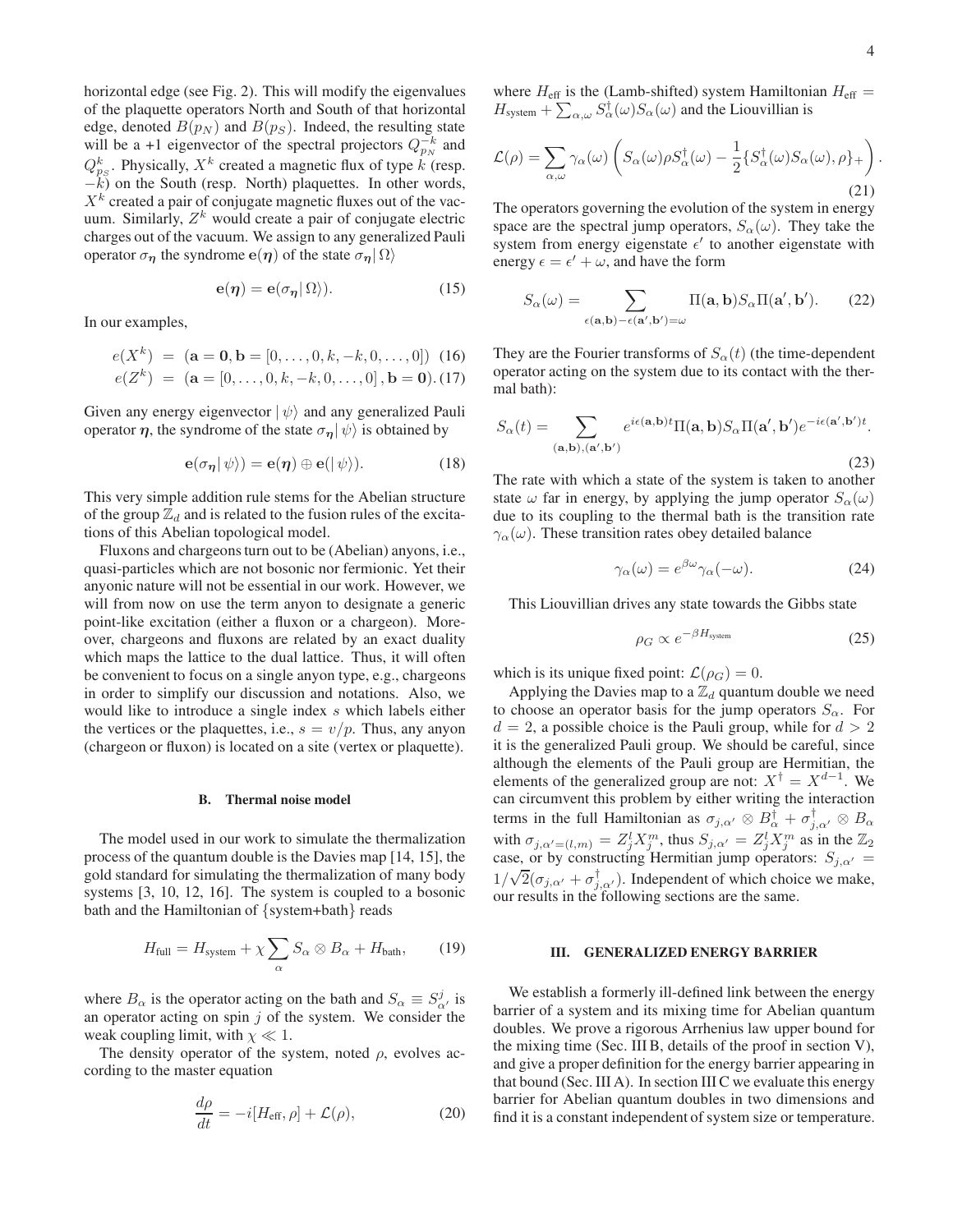#### A. Definition of the generalized energy barrier

Recall from the introduction that the energy barrier is intuitively related to the decomposition of operators acting nontrivially within the ground space (logical operators) into a sequence of local operators. Surprisingly, the *generalized* energy barrier arising from our analysis is related to the energy cost of building an *arbitrary* Pauli operator. This seems to go against intuition since an arbitrary Pauli operator  $\sigma_{\eta} \in \mathcal{P}_{2N}$ can create an extensive amount of energy. However, excitations which appear in the final error configuration  $e(\eta)$  created by the Pauli operator will not contribute towards the generalized energy barrier: only intermediate excitations created in the sequential construction of this final error configuration do. Note that if  $\sigma_{\eta}$  is a logical operator, the generalized energy barrier coincides with the intuitive energy barrier.

The idea is thus to consider sequences of Pauli operators  $\{\sigma_{\overline{\eta}^t}\}\$  which sequentially build the operator  $\sigma_{\eta}$  by applying Pauli operators acting on a single qudit. We call such a sequence a *local errors path*. Indeed, we think of  $\eta$  as the index of the final error which we sequentially build through single qudit errors such that the error at step t is indexed by  $\overline{\eta}^t$ .

Definition 1 (Local errors path) *A local errors path*  $\{\sigma_{\overline{n}t}\}_{t\geq 0}$  *is a sequence of Pauli operators such that* 

 $\sigma_{\overline{n}^{t=0}} = \mathbb{I}$  (26)

*locality* 
$$
\forall t \ \exists P \in \mathcal{P}_1 \quad \sigma_{\overline{\eta}^{t+1}} = P \cdot \sigma_{\overline{\eta}^t}
$$
 (27)

$$
convergence \qquad \exists \sigma_{\eta}, T \quad t > T \Rightarrow \sigma_{\overline{\eta}^t} = \sigma_{\eta} \qquad (28)
$$

At any intermediate step  $t \leq T$ , the Pauli operator  $\sigma_{\overline{n}t}$  will create a syndrome  $\mathbf{e}(\overline{\boldsymbol{\eta}}^t)$  corresponding to a pattern of anyons. At every site, only the energy of an anyon whose charge is different from the one in the syndrome  $e(\eta)$  contribute towards the energy barrier. Formally, we define the additional energy of the error indexed by  $\overline{\eta}^t$  with respect to the error indexed by  $\eta$  as

**Definition 2 (Additional energy)** Let  $\overline{\eta}^t$  and  $\eta$  be indices of *two Pauli operators. The additional energy of the error*  $\sigma_{\overline{n}t}$ *with respect to the reference operator*  $\sigma_n$  *is* 

$$
\overline{\epsilon}(\overline{\boldsymbol{\eta}}^t | \boldsymbol{\eta}) = \sum_s J_s^{e_s}(\overline{\boldsymbol{\eta}}^t) \left(1 - \delta_{\mathbf{e}_s(\overline{\boldsymbol{\eta}}^t), 0}\right) \left(1 - \delta_{e_s(\overline{\boldsymbol{\eta}}^t), e_s(\boldsymbol{\eta})}\right)
$$
\n(29)

Note that in Eq. (29), summands do not contribute if  $e_s(\overline{\eta}^t) = 0$ , i.e., if the intermediate error does not create excitations on site s but also if  $e_s(\overline{\eta}^t) = e_s(\eta)$ , i.e., if the intermediate error creates the same excitation on site  $s$  as the reference error  $\sigma_n$ .

We are now in position to define the generalized energy barrier of an error  $\sigma_{\eta}$  and then of the Hamiltonian.

**Definition 3 (Generalized energy barrier)** *Let*  $\{\sigma_{\overline{\eta}}\}$  *be an arbitrary local errors path converging to the Pauli operator*  $\sigma_{\eta} \in \mathcal{P}_{2N}$ *. The generalized energy barrier of*  $\sigma_{\eta}$  *is* 

$$
\overline{\epsilon}(\boldsymbol{\eta}) = \min_{\{\sigma_{\overline{\boldsymbol{\eta}}^t}\}\to\sigma_{\boldsymbol{\eta}}} \max_{t} \overline{\epsilon}(\overline{\boldsymbol{\eta}}^t | \boldsymbol{\eta})
$$
(30)

*The generalized energy barrier of the Hamiltonian H is*

$$
\overline{\epsilon}(H) = \max_{\eta} \overline{\epsilon}(\eta). \tag{31}
$$

In the next section, we will now introduce the mixing time, an upper bound on the quantum memory time, and then introduce our bound which relates it to the generalized energy barrier through a formula similar to the Arrhenius law given in Eq. (1).

#### B. Arrhenius upper bound on the mixing time

We define the mixing time as the time scale after which the evolution of any initial state of the system becomes  $\varepsilon = e^{-1/2}$ -indistinguishable from the Gibbs state defined by Eq. (25). The  $\varepsilon = e^{-1/2}$  value is chosen so the relationship between the mixing time and the gap of the Liouvillian will have a convenient form, and the exact value won't modify either the qualitative aspect of our calculations or the scaling of the bound obtained on the mixing time.

Definition 4 (Mixing time) *The mixing time of a Liouvillian (whose fixed point is the Gibbs state*  $\rho_G$ *) is* 

$$
t_{mix}(\varepsilon) = \min\{t \mid t' > t \Rightarrow ||e^{\mathcal{L}t'}\rho_0 - \rho_G||_1 < \varepsilon \,\forall \rho_0\},\tag{32}
$$
\n
$$
\text{with } \varepsilon = e^{-1/2}.
$$

where we used the trace norm,  $||A||_1 = \text{Tr}\left[\sqrt{A^{\dagger}A}\right]$ , to measure the (in)distinguishability of two quantum states.

Loosely defining the quantum memory time as the maximal time after which one can recover information about the initial ground state, we immediately see it is upper bounded by the mixing time. Indeed, the Gibbs state treats all ground state on the same footing and thus information about the initial ground state has disappeared. We do not provide a formal definition of the quantum memory time in this work.

Our main result relates the generalized energy barrier to the mixing time through a relation similar to the Arrhenius law.

Theorem 5 (Arrhenius bound on mixing time) *For any Abelian group*  $\mathbb{Z}_d$ *, for any inverse temperature*  $\beta$ *, the mixing time of the Davies map Liouvillian of the quantum double of*  $\mathbb{Z}_d$  *is upper bounded by* 

$$
t_{mix} \le \mathcal{O}\left(\beta N \mu(N) e^{\beta (2\bar{\epsilon} + \Delta)}\right),\tag{33}
$$

*where*  $2N$  *is the number of qudits in the system,*  $\Delta$  *is the gap of the system Hamiltonian,*  $\bar{\epsilon}$  *is the generalized energy barrier and*  $\mu(N)$  *defined by Eq.* (36) *is the length of the longest optimal local errors path.*

The derivation of this result can be found in section V. We will now show that for Abelian quantum double,  $\bar{\epsilon}$  is bounded by a constant independent of system size in Sec. III C and that  $\mu(N)$  is bounded by  $8N(d-1)$  in Sec. III D. The right hand side of Eq.  $(33)$  has a dependence on a low power of N, that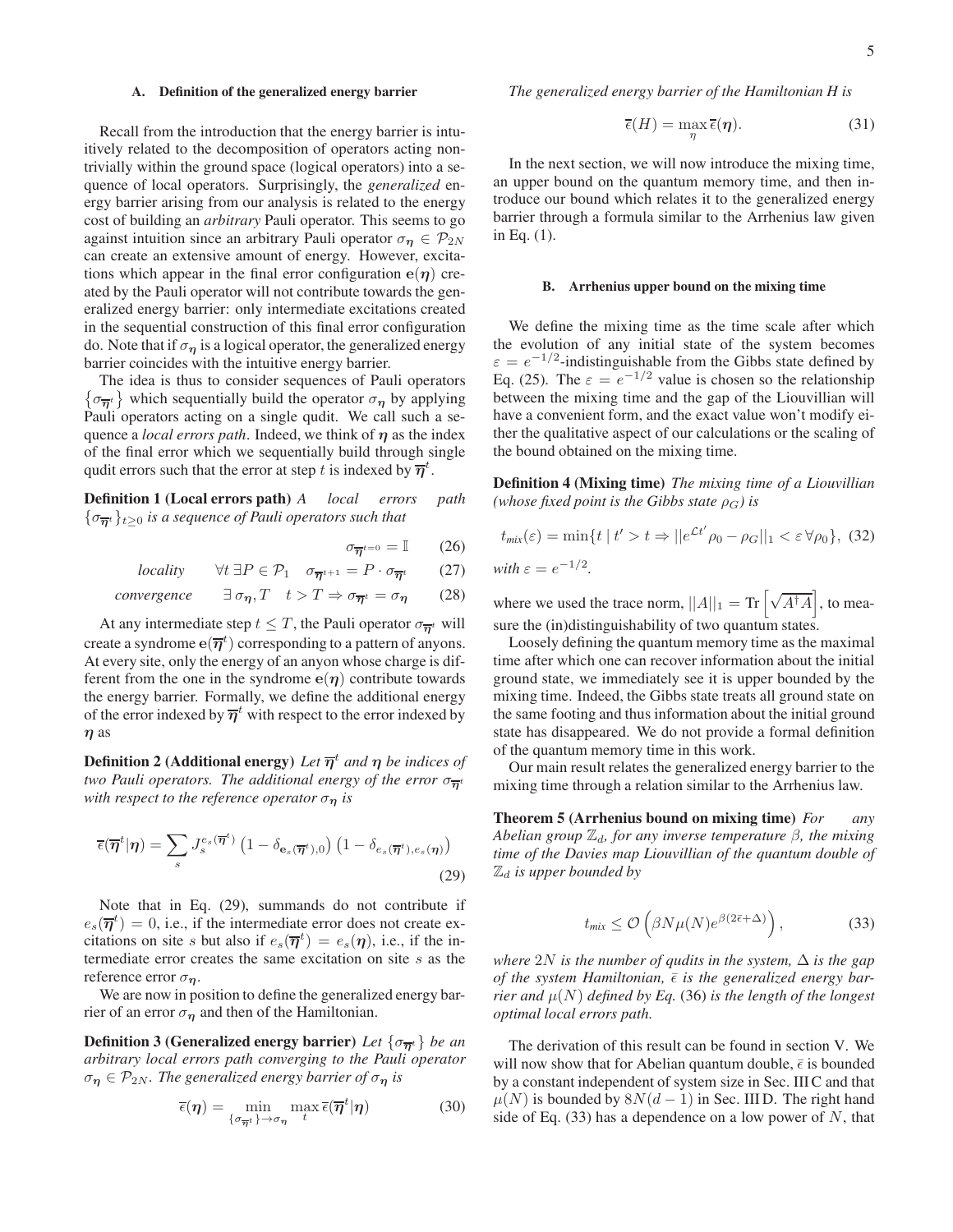does not qualitatively modify the scaling of the mixing time nor the behaviour of the system when considered as a candidate for a quantum memory. The important physical quality of this bound is the Arrhenius law scaling. This scaling is set by the gap of the system Hamiltonian but, more interestingly, by the generalized energy barrier, which we now evaluate.

# C. The generalized energy barrier is a constant for Abelian quantum doubles

We will now evaluate the generalized energy barrier of any 2D quantum double of an Abelian group and show that it is a constant, independent of system size, more precisely  $2J_{\text{max}}$ . While this was known for the  $\mathbb{Z}_2$  case [13], we extend it to any  $\mathbb{Z}_d$  quantum double. From now on, we consider a  $\mathbb{Z}_d$  quantum double, with arbitrary d. Furthermore, we henceforth omit the 'generalized' modifier in (generalized) energy barrier for simplicity.

To evaluate the energy barrier of the Hamiltonian, given by Eq. (31), we want to bound the barrier of an arbitrary Pauli operator, given by Eq. (30). Thus, we aim to exhibit a local errors path where the additional energy of any intermediate error is a constant. To do so, we will use the following strategy. We will first turn the final error syndrome into a weighted directed graph intuitively corresponding to the worldlines of anyons. Then, we will decompose that graph into cycles and trees. Cycles correspond to pair of conjugate anyons appearing out of the vacuum, propagating and then fusing back to the vacuum. Trees represent propagation of anyons, whose position (resp. word lines) correspond to terminal vertex (resp. edges) of the tree. Finally, using different techniques for cycles and trees, we show how to build the error of each type by moving at most one anyon at a time in a way that the additional energy of any intermediate error involve at most two local terms of the Hamiltonian, resulting in an energy barrier of at most  $2J_{\text{max}}$ .

# *1. Graph corresponding to an error configuration*

• *Any error is the product of elementary errors whose supports are disjoint. The energy barrier of the error is the largest energy barrier of its elementary errors.*

Let's consider an arbitrary error, i.e., a Pauli operator. Its geometrical support, i.e., qudits on which it acts non-trivially, splits into connected components. We can decompose the global operator into a product of elementary operators, each of which is supported on one connected component. No terms of the Hamiltonian has support which intersect two connected components. Thus, we can choose the local errors path so that elementary errors are built sequentially. In any intermediate error, there is a unique elementary error under construction. The other elementary errors are either not constructed yet, or already constructed. In either case, they do not contribute towards the energy barrier.

• *Any elementary error can be interpreted as anyons decaying and fusing together, thus forming a fully connected, directed graph with weighted edges. Due to charge conservation, this graph is a flow.*

The error is a tensor product of single-qudit Pauli operators which create pair of conjugate anyons out of the vacuum, fuse and move anyons. Thus, to every elementary error, we can associate a graph with weighted edges, often referred to as string-nets in the literature. Such a graph is depicted on Fig. 3.

A terminal vertex, i.e., a vertex of valency 1, is an anyon. It is convenient to label terminal vertices by their anyonic charge, i.e., the value of the syndrome of the elementary error on that site. Other vertices correspond to world lines of anyons. Vertices are linked by an edge of weight  $k$  if the errors between them correspond to moving an anyon of charge k along the orientation of the edge. An edge of weight  $k$  connecting site  $i$  to site j is equivalent to an edge of weight  $d - k$  connecting j to  $i$ .

At this point, we have built a directed graph satisfying weight conservation at every vertex. Indeed, weight conservation in the graph is equivalent to charge conservation of the anyons in this Abelian topological model. Such a graph is called a graph flow.

## *2. Decomposing the graph into cycles and trees*

We now use a well-known result from flow theory: any flow can be partitioned into three sets: a rotational and an irrotational flow and a harmonic component (Helmholtz-Hodge decomposition) [17].

On this discrete geometry of a graph, the rotational flow consist of loops (a.k.a cycles), the irrotational flow consists of trees which can be thought as union of strings and the harmonic part consist of irrotational flows on the non-contractible cycles.

This decomposition can be physical interpreted in terms of anyons which we now do in order to evaluate the energy barrier. Remember the rules of the additional energy, defined in Definition. 2 : an intermediate error has additional energy if an anyon at a given site is not the anyon created by the reference error. The goal is now to build the reference error by introducing as little additional energy as possible.

### *3. Evaluating the energy barrier*

Loops correspond to a particle-antiparticle pair appearing out of the vacuum, then propagating and eventually fusing back to the vacuum. Such a configuration can be created by moving two anyons. Thus, loops have an energy barrier corresponding to the energy of two anyons.

We now explain how to construct an error whose support is a tree.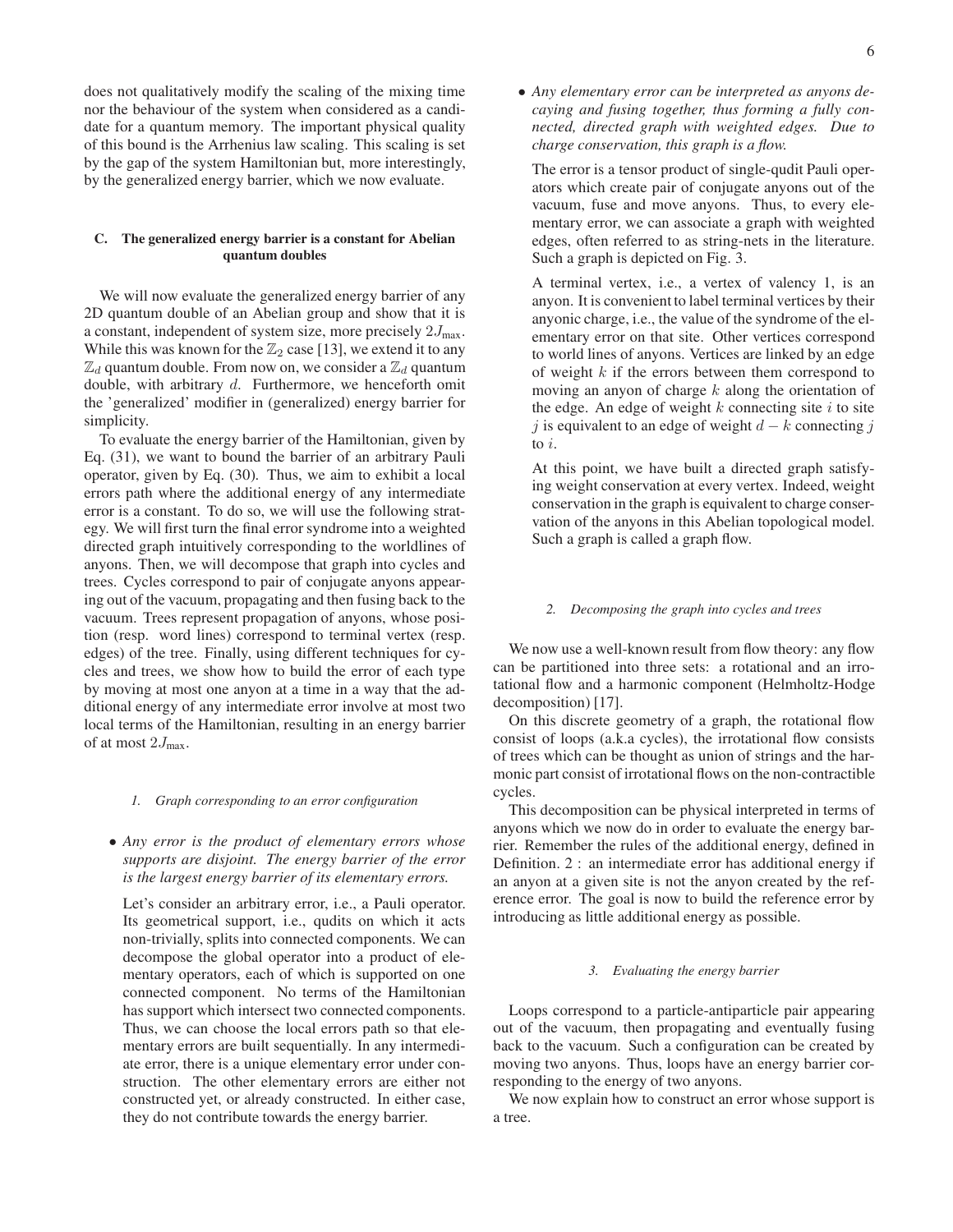

 $\overline{3}$ Ï  $\overline{3}$  $\overline{2}$ 4 3

FIG. 3: Illustration of the steps towards constructing the optimal canonical path for quantum double  $\mathbb{Z}_5$ : (a) the support of the error can be partitioned into three connected components, coloured in red, blue and green; (b) each elementary error can be interpreted as fusions, decays and moving of anyons; (c) an elementary error can be mapped onto a fully connected directed graph with weighted edges (reversing the orientation of an edge changes the weight from  $k$  to  $d - k$ ); (d) this can be interpreted as a flow of charges; (e) the flow can be partitioned into a rotational (blue) and irrotational (red) part; and (f) these different partitionings of the flow are all equivalent to applying the same combination of operators in either loops or strings.

We can consider the tree to be a superposition of strings, each string corresponding to a pair of conjugate anyons which has been created out of the vacuum and then propagated. The terminal vertex of the tree correspond to anyons, conveniently labelled by their anyonic charge. For convenience, choose one of these terminal vertices to be the root of the tree. Other terminal vertices will now be called "leaves". The root is connected to each leaf by a path whose weight is the anyonic charge of the leaf. Each such path is a string operator connecting an anyon (at the leaf) to its conjugate anyon (at the root). See Fig. 4 for a graphical example.

We construct the error corresponding to the tree by iteratively choosing a random leaf and then applying the sequence of generalized Pauli operators which create the correct anyon at the site of the leaf and then move its conjugate anyon to the site of the root. We sequentially connect each leaf to the root. During any step, there will be at most two violations, one for the site of the conjugate anyon being moved to the site of the root and one for the anyon at the root which might not have

FIG. 4: Decomposition of a tree into strings for the quantum double of  $\mathbb{Z}_5$ . The weight of each edge of the graph is represented by a colour coding.

the anyonic charge it should have in the error configuration. At the end of the procedure, the charge of the anyon at the root will be the one it should have in the reference error since the total anyonic charge of the tree is zero. Thus, trees have an energy barrier corresponding to the energy of two anyons, similar to the energy barrier of loops.

We have thus proven the following result:

Theorem 6 (Energy barrier of Abelian Quantum Doubles) *For any d, the generalized energy barrier*  $\overline{\epsilon}$  *of the quantum double of*  $\mathbb{Z}_d$  *is at most the energy of two anyons, i.e.,* 

$$
\overline{\epsilon}(H_{\mathbb{Z}_d}) \le 2J_{\text{max}} \tag{34}
$$

#### D. Length of the local errors path

We have established in the previous subsections that the optimal local errors path consists of partitioning the error into a product of errors, each of which is supported either on a loop or a union of strings. The question remains what is the length  $\mu(N)$ , i.e., the number of steps before the local errors path  $\{\sigma_{\overline{\eta}^t}\}\)$  converges to the reference error  $\sigma_{\eta}$ . Formally, define  $|\{\sigma_{\overline{\boldsymbol{\eta}}^t}\}\rangle|$  to be the number of operators needed to converge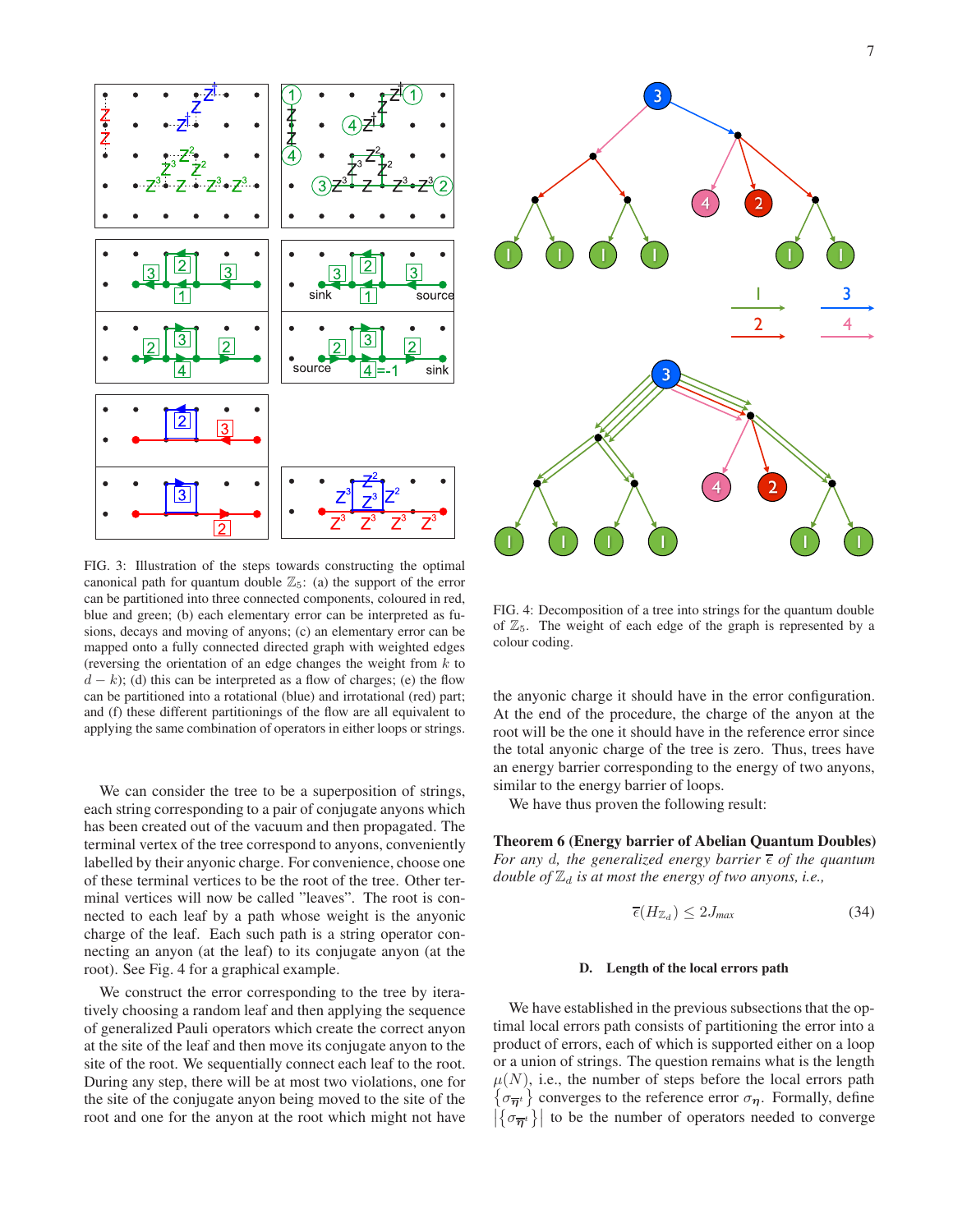to a reference error  $\sigma_{\eta}$ . We only consider *optimal* local errors path, i.e., those which realize  $\sigma_{\eta}$  with the minimal energy barrier. We then define the optimal local length of an error to be

$$
\mu(\boldsymbol{\eta}) = \min_{\substack{\{\sigma_{\overline{\boldsymbol{\eta}}^t}\} \to \sigma_{\boldsymbol{\eta}} \\ \max_t \overline{\epsilon}(\overline{\boldsymbol{\eta}}^t | \boldsymbol{\eta}) = \overline{\epsilon}(\boldsymbol{\eta})}} |\{\sigma_{\overline{\boldsymbol{\eta}}^t}\}| \tag{35}
$$

and the quantity which enters in the bound of mixing time, Eq. (33) is the maximal optimal local length of errors

$$
\mu(N) = \max_{\sigma_{\eta}} \mu(\eta) \tag{36}
$$

Note that this is constrained optimization: we choose to first minimize the energy barrier and then look at the length of the local errors path realizing that minimum. This choice is dictated by the fact that the energy barrier enters the exponential in Eq. (33) whereas the maximal optimal local length of errors  $\mu$  is only a multiplicative constant. Nonetheless,  $\mu$  is an extensive quantity since for any error,  $\mu(\eta)$  is lower-bounded by twice the size of the support of the error (the factor two comes from applying the  $X$  and  $Z$  part of the error independently). Thus,  $4N \leq \mu$ .

However, in order to minimize the energy barrier, a given qudit could be affected multiple times by single-qudit operators applied between two intermediate errors. In the language of graph, a given edge of the graph could belong to a large number of loops and trees. Indeed, one has to be careful to avoid such a phenomenon. Here we will show that the loop part of the error can be constructed with a path of length at most  $4(d - 1)N$  while the string part with a path of length at most  $4(d-1)N$ , thus the maximal optimal length is  $\mu(N) \leq 8(d-1)N$ .

## *1. Loops*

Given a qubit, we want to bound the number of loops which act non-trivially on that qudit. A priori, the number of loops could be very large. However, we can use a simple procedure to reduce it. The idea is to look at the weight of all edges overlapping that qudit and to identify subsets of those weights which sum to  $0$  modulo  $d$ . In that case, we can fuse the corresponding anyons to the vacuum and get new loops which do not affect the qudit. We call this procedure *merging*. An example of merging is presented on Fig. 5.

This procedure can be repeated on every qudit independently. The question is then to bound the number of loops at the end of merging. In Appendix A, we investigate this question using multiset theory and find that the maximal number of loops that can remain after merging is  $d - 1$  (see Thm. 9). Thus, after merging, any qudit belongs to at most (d-1) loops of type X and  $(d-1)$  loops of type Z. Since there are  $2N$  qudits,

$$
\mu_{\text{loops}} \le 4(d-1)N. \tag{37}
$$



FIG. 5: Merging of loops at a qudit initially affected by three loops for the quantum double of  $\mathbb{Z}_5$ . The weight of each edge of the graph is represented by a colour coding.

#### *2. Strings*

A union of strings – after removing the loops from the structure – form a tree with several "leaves", the leaves corresponding to the end position of anyons.

It will be necessary to introduce a procedure to "prune the tree", i.e., decompose a tree into a superposition of subtrees without introducing new anyons. This pruning procedure was not necessary to prove that the generalized energy barrier is at most  $2J_{\text{max}}$ , but will prove useful to bound the length of the canonical path.

The pruning procedure identifies subtrees that can be removed from the original tree. Those subtrees should have leaves whose anyonic charge sum to zero modulo d so that they can be removed without affecting the root. Before identifying those subtrees, it is convenient to first "fatten the tree" by connecting every leaf of weight  $k$  to the root through a string of weight  $k$ . The pruning procedure then proceeds by visiting every vertex of the tree (for instance using a postorder depth first search [30]). At every vertex of the tree, it checks whether there exists a subset of edges with zero-sum. If so, the pruning procedure removes the subtree generated by the corresponding leaves. After visiting every vertex, the pruning stops. The tree is now decomposed into *simple* trees.

Simple trees have at most  $d - 1$  leaves since any set of d anyons contains a subset whose sum is zero modulo  $d$  (see Thm. 9). Their depth is thus bounded by  $d - 1$  Also, every vertex of a simple tree belongs to at most  $d - 1$  strings.

Thus, after pruning, every qudit belongs to at most  $(d - 1)$ loops of type X and  $(d-1)$  loops of type Z. Since there are 2N qudits,

$$
\mu_{\text{strings}} \le 4(d-1)N. \tag{38}
$$

#### E. The effect of defect lines

For Abelian quantum double, it is possible to locally modify the Hamiltonian in order to introduce defect lines, such as in the work of Brown et al. [10]. Defect lines are characterized by an invertible element  $M \in \mathbb{Z}_d$  and an orientation. An anyon of type  $k \in \mathbb{Z}_d$  crossing a defect line of type M along the orientation (resp. against the orientation) will be transformed into an anyon of type  $M \cdot k$  (resp.  $M^{-1} \cdot k$ ). What do we mean by "transformed"? Consider two vertices  $(v_-, v_+)$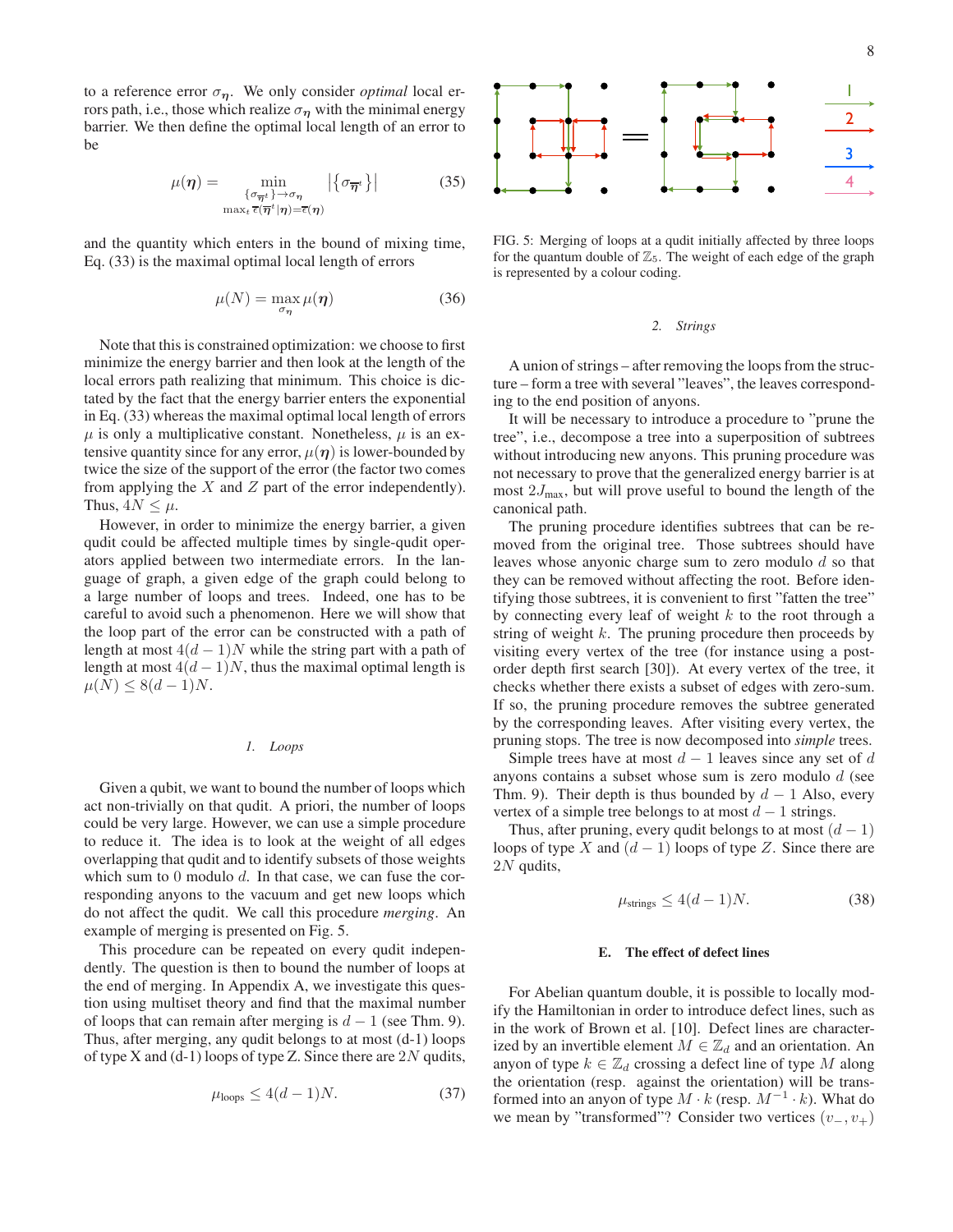9

on the lattice, one on each side of the defect line such that the orientation points from  $v_$  to  $v_+$ . There exists a local Pauli operator which maps a +1 eigenstate of  $P_{v_i}^k$  to a +1 eigenstate of  $P_{v_i}^{M \cdot k}$ . In other words, an excitation will locally at energy  $J_k$  become an excitation carrying energy  $J_{M \cdot k}$ .

In [10], Brown et al. proposed a local 2D Hamiltonian which seemed to realize entropy protection [10]. This model is the quantum double of  $\mathbb{Z}_5$ ; and due to charge-flux duality, we're allowed to think only in terms of e.g. electric charges. Then there are 5 different charges, grouped as: vacuum, light particle, heavy particle, heavy antiparticle, light antiparticle. Particle-antiparticle pairs have the same mass, furthermore  $m_{\text{heavy}} > 2m_{\text{light}}$  to ensure that during the thermal evolution of the system it is favorable for the heavy particles to decay into two light particles. In order to favor the occurrence of heavy particles, the authors of Ref. [10] introduced defect lines of type  $M = 2$  to the system. The star and plaquette terms of the Hamiltonian near a defect line are slightly modified in this case, and the modified operators are shown in Fig. 1. This changes the dynamics so when a light particle crosses such a line, it becomes a heavy one and vice versa. Thus, the excitations in the model are typically light particles which propagate freely until they eventually cross a defect line, acquire mass, and then decay into two light particles. It was observed numerically in [10] that the memory time seems to behave like  $t_{\text{mem}} \propto \exp(c\beta^2)$  over some range of parameters but seems to fail for large  $\beta$ . Can our bound shed new light on this model? To that end, we now analyze the effect of those defect lines on our bounds.

#### *1. Syndromes for the Hamiltonian with defect lines*

One could wonder whether the definition of the energy barrier given by Eq. (31) should be changed due to the introduction of defect lines. It does not. However, the Hamiltonian changed and thus the syndromes of Pauli errors will change too. Given a Pauli error  $\xi \in \mathcal{P}_{2N}$ , its syndrome with respect to the new Hamiltonian  $e^{new}(\xi)$  is related to the syndrome  $e^{no \text{ defect lines}}(\xi)$  it had in the absence of defect lines by simply multiplying the syndrome by the *defect line string*  $T_1 \in \mathbb{Z}_d^{2N}$ ,

$$
e^{\text{new}}(\xi) = (T_1) \cdot e^{\text{no defect lines}}(\xi)
$$
 (39)

(40)

where multiplication is understood ditwise and modulo  $d$ . The *defect line string*  $T_1 \in \mathbb{Z}_d^{2N}$  is defined for every site s by

$$
(T_1)_s = \begin{cases} M & \text{if } s \text{ near (and on the "--" side of) a defect line} \\ 1 & \text{otherwise} \end{cases}
$$

Therefore, there is a consistent way to get the syndromes of the quantum double  $\mathbb{Z}_d$  with defect lines, and we can use this new set of syndromes to work through the same steps in the derivation as we did for the quantum doubles without defect lines. These two derivations will essentially be identical – except for the different definitions of the syndromes – and we will arrive to the same formula for the energy barrier.

# *2. Globally consistent labelling of anyon types in the presence of defect lines*

The only remaining question is: knowing that the definition of the energy barrier is the same with defect lines, does the evaluation of the energy barrier detailed in the previous sections go through the same way? The main issue is how to label the excitations. Indeed, due to the presence of defect lines, the *local* labelling of the anyon type is not consistent *globally*.

Here we explain how to recover a global labelling of anyon types, under one technical condition we call *consistency* of defect lines. We define the consistency of the defect lines of a model by requiring that when we create a pair of anyons from vacuum, then take one of them around any loop anywhere on the lattice, they fuse back to vacuum with each other. Should that transparency condition be violated, the intersection of defect lines would become a sink and a source for single anyons, which we forbid. Furthermore, we do not know how the Hamiltonian of such a pathological model would be written down in a form similar to Eq.  $(9)$ .

Thus, we consider *consistent* defect lines. Our goal is to take the globally inconsistent, *local* anyon syndromes which is a record of the eigenvalues of the  $A(v)/B(p)$  star/plaquette operators at each site, and translate them to a consistent, *global* labeling of anyons. This translation is obtained through a global dictionary  $T_2 \in \mathbb{Z}_d$  using the formula

$$
e^{\text{global}}(\xi) = (T_2) \cdot e^{\text{local}}(\xi), \tag{41}
$$

where  $\cdot$  is multiplication ditwise and modulo d. To define the global dictionary, the idea is to label each region enclosed by defect lines. The anyon types will be defined in one (arbitrary) reference region and all other regions will carry a label to translate the local anyon type within its region to what it would be in the reference region (global syndrome).

For instance, for  $\mathbb{Z}_5$ , with  $M = 2$  an anyon type a in the reference region might become: a or  $2a$  or  $4a$  or  $8a(= 3a)$ mod 5), depending in which region we observe it. We can name these regions, e.g.  $L = 1, 2, 4$  and 3 in the above example. Whenever we observe an anyon whose local type is b in a region with a label L, we know that anyon would have a local type  $b' = L^{-1}b$  in the reference region (or any trivial  $L = 1$ region). Thus, the  $T_2$  dictionary is defined for every site by

$$
(T_2)_s = L^{-1} \text{ for } s \in \text{region with label } L. \tag{42}
$$

# *3. Evaluation of the generalized energy barrier and maximum length of the optimal local errors path*

Finally, introducing defect lines doesn't change the allowed anyon fusion/decay processes either, since the fusion rules are the same as before in every region. Whenever a particle crosses a defect line it is essentially just renamed, i.e., it doesn't leave behind a charge at the defect line. Using the fact that the syndromes can be made consistent with the procedure of tracing all anyons back to the  $L = 1$  regions, any error can still be mapped onto a graph flow of anyons, and the plan for constructing any generalized Pauli error described in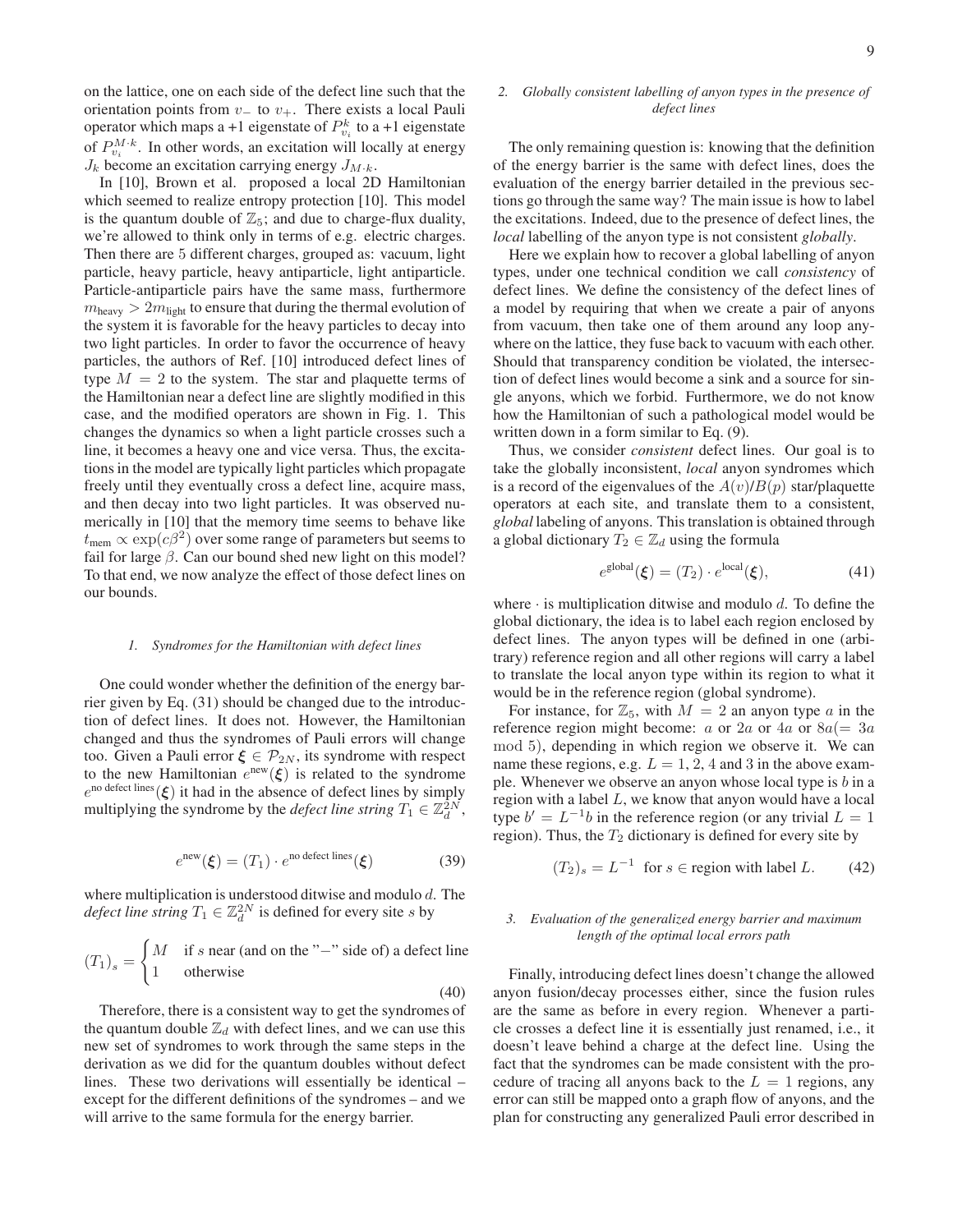Sec. III C still works. Thus, the value of the energy barrier and the maximum length of the optimal canonical path is unchanged as well:  $\bar{\epsilon} = 2J_{\text{max}}$  and  $\mu(N) \le 4N^2 + 4(d-1)N$ .

Therefore, as neither the definition of the energy barrier, nor the structure of errors, nor the optimal canonical path for a certain error, nor the length of this path is changed by defect lines, the Arrhenius law bound itself is unchanged by the defect lines.

#### IV. DISCUSSION

#### A. Possible improvements

We briefly review some possible improvements on our bounds, indicate possible avenues to achieve those improvements and conjecture what the optimal bounds would be.

The polynomial dependence of the Arrhenius bound on mixing time can probably be improved. Indeed, we expect that better techniques would allow to get rid of the  $N$  prefactor in Eq. (33). However, the polynomial dependence of the length of the longest optimal local errors path  $\mu \sim N$  is tight since one can find errors whose length are of the order of the number of qudits. Thus, we expect the mixing time to scale with system size. The extensiveness of mixing time is coherent with the intuition that some system relax locally.

However, the quantum memory time might be much shorter than the mixing time. A dramatic example is the threedimensional toric code whose quantum memory time is constant whereas its mixing time is exponentially long. Indeed, one of the logical operator is string-like whereas the other logical operator is supported on a 2D sheet of qudits. The expectation value of the sheet-like logical operator thermalizes in exponential time whereas the expectation value of the stringlike logical operator is short-lived. We expect the quantum memory time of 2D Abelian quantum double to be a constant, independent of system size.

#### B. Implication for entropy protection

In [10], authors investigate the quantum memory time of an Abelian quantum double with  $d = 5$  with defect lines. By tuning the masses of anyons, they obtain a thermal dynamic in which the typical world lines of anyons have a fractal structure. Indeed, heavy particles, rather than propagate, will (with high probability) decay into two light particles propagating independently; while light particles will eventually cross a defect line, become a heavy particle (at an energy cost), which then decays into two light particles. Brown et al. numerically observe a super-exponential scaling of the memory time which they explain to be the result of this fractal structure of the world lines of excitations. It is called "entropic protection" as the world lines only have a fractal structure and thus there's a scaling energy barrier for a *typical* worldine of anyons. There are, in fact, world lines taking the system to an orthogonal ground state with only a constant energy cost,



FIG. 6: Scaling of the logarithm of the quantum memory time  $t_{\text{mem}}$ as a function of the inverse temperature  $\beta$ . The quadratic scaling  $(t_{\text{mem}} \sim e^{c\beta^2})$  numerically observed in [10] (represented schematically by the green curve) cannot extend to arbitrary low temperature due to our upper bound (in blue). Thus, the super-Arrhenius behavior (pink dashed line) will transition to an Arrhenius behavior (black dotted line) for sufficiently low temperature.

however, the probability of such a world line are entropically suppressed.

Applying the result of the present paper to this model, we can see that its memory time is upper bounded by a strict Arrhenius law, with an energy barrier that has no dependence on temperature or system size, even when including the effect of permuting type defect lines. Since our bound is valid for any value of the inverse temperature  $\beta$ , we can see that the  $\exp(c\beta^2)$  scaling observed in Brown's entropic code needs to break down for sufficiently low temperatures, as the memory time can't exceed our bound. This breakdown at low temperature was forecasted in [10]. Indeed, for low temperature the thermal process resulting in fractal-like world lines of anyons is not typical anymore, since the environment can't provide the energy required for a light particle to become heavy. Rather, a light particle near a defect line won't cross, but linger there until it meets with another particle and fuse with it either to vacuum or to a heavy particle. If fused to a heavy particle, that heavy particle can then cross the defect line and lower the energy by becoming a light particle.

The low temperature behaviour of Brown's entropic code agrees with the fact that our bound doesn't allow it to have a better than exponential memory time. The scaling observed in Ref. [10] is most likely limited to the region discussed there, and needs to break down for temperatures out of that region.

One question that remains open is whether the superexponential behaviour they observe is an artefact of their construction, e.g., of the decoder or a physical property of the model. Indeed, one could imagine that the introduction of defect lines does change the thermal behaviour of the model over some temperature region. The super-exponential scaling could then be understood as an *entropic enhancement*. While this enhancement does not translate into a qualitatively different scaling at low temperature, it could introduce a multiplicative gain inside the exponential scaling. This conjectured scenario is represented on Fig. 6.

Our bound, however, is more general than to only exclude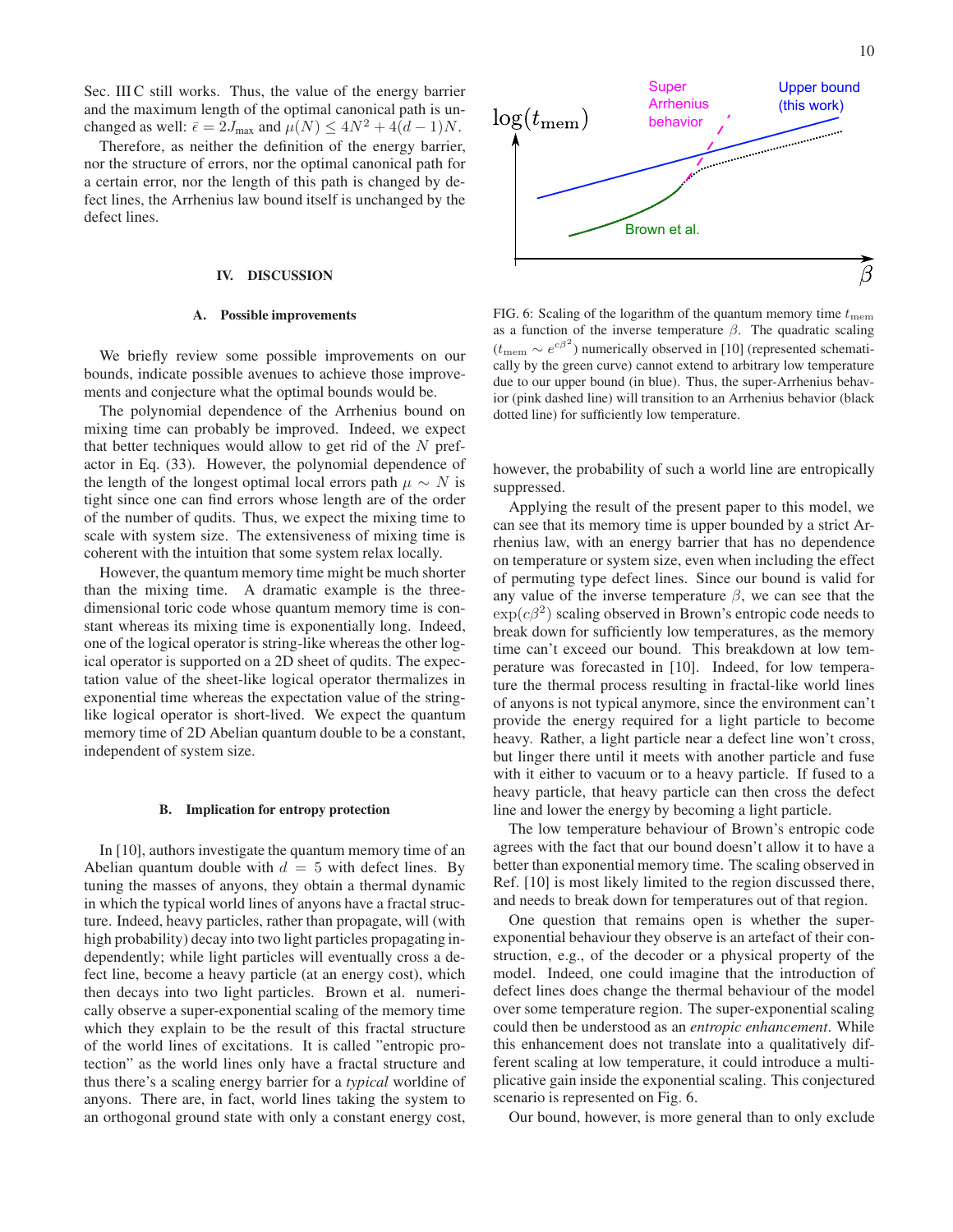the possibility of entropic protection for the specific construction of Brown et al. The result presented in the present paper means that entropic protection doesn't exist for any Abelian quantum doubles (with or without permuting type defect lines); in order to have a self-correcting memory based on such models, one needs a scaling energy barrier. However, we should remark that a scaling energy barrier does not always ensure self-correction, as seen in the example of the welded code [18] which is expected to have a memory time which is independent of system size [16].

#### V. DETAILS OF THE DERIVATION

The derivation of the upper bound and the generalized energy barrier for the  $\mathbb{Z}_d$  generalized case follow the steps outlined in Ref. [13] for the  $\mathbb{Z}_2$  model. Although the approach for the  $\mathbb{Z}_d$  - Stabilizer models is very similar to the one presented in Ref. [13], the derivation differs in several key steps from  $\mathbb{Z}_2$  due to the increased complexity of the model. In this section we present the general approach of the derivation with an emphasis on the differences from the  $\mathbb{Z}_2$  case.

To obtain the bound on the thermalization time presented in Eqn. (33), we need to take two steps. First, we bound the mixing time  $t_{mix}$  in terms of the spectral gap  $\lambda$  of the Davies generator, and then we proceed to prove a lower bound on the spectral gap  $\lambda$ . To obtain the bound on the mixing time in terms of the gap, we employ an upper bound to the convergence in trace norm distance derived in Ref. [19]. For any initial state  $\rho_0$ , that evolves according to some semi-group  $\rho_t = \exp(t\mathcal{L})\rho_0$ , we can bound the distance to its fixed point  $\rho_G$  as  $||\rho_t - \rho_G||_{tr} \leq \sqrt{||\rho_G^{-1}||}e^{-\lambda t}$ . Since the Davies generator converges to the Gibbs state  $\rho_G = Z^{-1} \exp(-\beta H)$  we find  $||\rho_G^{-1}|| = \mathcal{O}(\exp(c_0 \beta N))$ , with some model specific constant  $c_0$ . Given a lower bound  $0 < \mu \leq \lambda$  to the spectral gap, this bound would immediately imply an upper bound to the mixing time given by

$$
t_{\max} \le \mathcal{O}(\beta N \lambda^{-1}) \le \mathcal{O}(\beta N \mu^{-1}). \tag{43}
$$

To arrive at a lower bound to the spectral gap of the generator  $\mathcal{L}$ , we can make use of a variational expression for the spectral gap  $\lambda$ . Since the fixed point of  $\mathcal L$  is the Gibbs state, and we furthermore know that the Davies generator is Hermitian with respect to a weighted Hilbert-Schmidt inner product [14, 15], we can express the the gap in terms of two quadratic forms. We define the Dirichlet form,  $\mathcal{E}(f, f) = -\langle f, \mathcal{L}^*(f) \rangle_{\beta} = -tr[\rho_G f^{\dagger} \mathcal{L}^*(f)]$  and the variance,  $Var(f, f) = tr[\rho_G f^{\dagger} f] - |tr[\rho_G f]|^2$ . With these two quadratic forms we can express the spectral gap as

$$
\lambda = \min_{f \in \mathcal{M}_{d^N}} \frac{\mathcal{E}(f, f)}{Var(f, f)}.
$$
\n(44)

For a simple proof of this identity the reader is referred to [19–21]. Hence any constant  $\mu > 0$  serves as a lower bound to the spectral gap if for all  $f \in \mathcal{M}_{d^N}$  the Poincare inequality,  $\mu Var(f, f) \leq \mathcal{E}(f, f)$ , holds. Naturally, the largest possible  $\mu$  coincides with  $\lambda$ . We will now use this inequality to derive a lower bound to the spectral gap. Note that this problem can be rephrased as an inequality for positive semi definite matrices. Since both  $\mathcal{E}(f, f)$  as well as  $Var(f, f)$  are quadratic forms in f, we can define two matrices,  $\hat{\mathcal{E}}$  and  $\hat{\mathcal{V}}$  that correspond to the matrix representations of these forms. Further using the detailed balance condition we express  $\mathcal{E}(f, f) = \text{tr}\left[f^{\dagger} \hat{\mathcal{E}}(f)\right]$ and  $Var(f, f) = \text{tr}\left[f^{\dagger} \hat{\mathcal{V}}(f)\right]$ , where we have now interpreted  $\mathcal{M}_{dN}$  as a Hilbert space with the canonical inner product. In this case the spectral gap can be defined as  $\tau = \lambda^{-1}$ , where  $\tau$  is the smallest positive number so that  $\tau\hat{\mathcal{E}} - \hat{\mathcal{V}} \geq 0$ , here any upper bound to  $\tau$  constitutes a lower bound to the spectral gap. We perform the following steps to find such an upper bound to  $\tau$  and in turn the lower bound  $\mu = \tau^{-1}$  to the gap. Due to the similarity to the  $\mathbb{Z}_2$  case, the reader is referred to a [13] for a more detailed exposition

# A. Diagonalizing the Hamiltonian, then deriving the jump operators of the Liouvillian.

of the steps and proofs of the lemmata we need. We discuss only the particular differences to the binary case in detail here.

Since the quantum double model is comprised of commuting projectors, it is straight forward to diagonalize the full Hamiltonian (9). We diagonalize the pure system Hamiltonian, by labeling the projectors for every subspace in terms of the error syndromes assigned to different error configurations introduced in Sec. II A. In order to be able to encode quantum information into the ground state of this Hamiltonian, a degeneracy of ground states is required. This can be achieved by defining the square lattice on a surface with non-zero genus or by special boundary conditions.

The diagonalized Hamiltonian can be written as:

$$
H = \sum_{(\mathbf{a},\mathbf{b})} \epsilon(\mathbf{a},\mathbf{b}) \Pi(\mathbf{a},\mathbf{b}),\tag{45}
$$

with projectors and energies

$$
\Pi(\mathbf{a},\mathbf{b}) = \left(\prod_v P_v^{a(v)}\right)\left(\prod_p Q_p^{b(p)}\right),\qquad(46)
$$

$$
\epsilon(\mathbf{a}, \mathbf{b}) = \sum_{v} J_v^{a(v)} + \sum_{p} J_p^{b(p)}, \tag{47}
$$

where  $P_v^{a(v)}$  and  $Q_p^{b(p)}$  are the projectors onto different chargeons and fluxons at vertex  $v$  and plaquette  $p$  introduced before,  $J_v^{a(v)}$  and  $J_p^{b(p)}$  are the masses corresponding to these anyons. The eigenstates of this Hamiltonian thus correspond to different anyon configurations on the lattice, and the states can be labelled by syndromes of the form  $(\mathbf{a}, \mathbf{b}) = (a_1, a_2, ... a_N, b_1, b_2, ... b_N) \in Z_d^{N+N}.$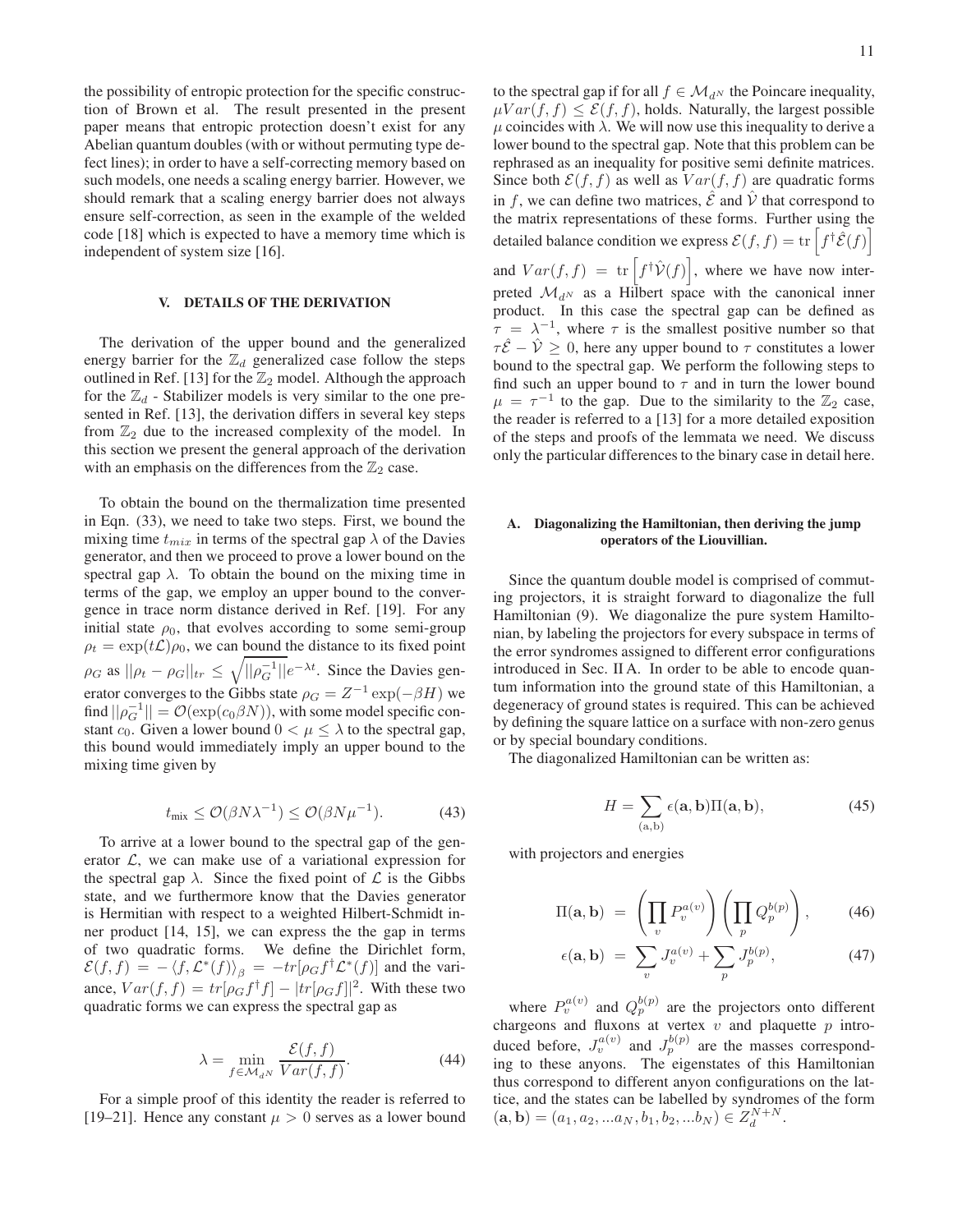The diagonalization of  $H$  implies that we can write the Gibbs state of the system as

$$
\rho_G = \sum_{(\mathbf{a}, \mathbf{b})} \rho_{\mathbf{a}\mathbf{b}} \Pi(\mathbf{a}, \mathbf{b}), \quad \text{where} \quad \rho_{\mathbf{a}\mathbf{b}} = \frac{e^{-\beta \epsilon(\mathbf{a}, \mathbf{b})}}{Z}.
$$
 (48)

Note that the Projectors  $\Pi(a, b)$  are obtained as a  $\mathbb{Z}_d$ Fourier transform of powers of the star  $A(v)$  and plaquette  $B(p)$  terms as defined in Fig. 1 (a). We can write:

$$
\Pi(\mathbf{a}, \mathbf{b}) = \frac{1}{d^{2N}} \sum_{(\mathbf{x}, \mathbf{y})} e^{\frac{2\pi i}{d} (\langle \mathbf{a}, \mathbf{x} \rangle + \langle \mathbf{b}, \mathbf{y} \rangle)} \sigma_{\bar{\mathbf{x}}} \bar{\sigma}_{\bar{\mathbf{y}}}, \quad (49)
$$

where  $\sigma_{\bar{\mathbf{x}}} = A^{x_1}(1)A^{x_2}(2)\cdots A^{x_N}(N)$  and  $\bar{\sigma}_{\bar{y}}$  =  $B^{y_1}(1)B^{y_2}(2)\cdots B^{y_N}(N)$ . Observe that we have introduced new labels  $\bar{x}$  and  $\bar{y}$ , which are linear functions of x and y respectively and are defined by the decomposition of  $\{A^{x_i}(i)\}\$  and  $\{B^{y_i}(i)\}\$  (which act on vertices and plaquettes) into generalized Pauli operators, i.e., the  $\{X_j^{\bar{x}_j}\}$ 's and  $\{Z_j^{\bar{y}_j}\}$ , which act on edges of the model, so that  $A^{x_1}(1)A^{x_2}(2)\cdots A^{x_N}(N) = X_1^{\bar{x}_1}X_2^{\bar{x}_2}\cdots X_{2N}^{\bar{x}_{2N}} = \sigma_{\bar{x}}$ and  $B^{y_1}(1)B^{y_2}(2)\cdots B^{y_N}(N)=Z_1^{\bar{y}_1}Z_2^{\bar{y}_2}\cdots Z_{2N}^{\bar{y}_{2N}}=\bar{\sigma}_{\bar{y}}.$ 

The jump operators of the Davies generator are generated by generalized Pauli errors acting on a single spin. The commutation relations of single generalized Pauli's with the Hamiltonian projectors (46) is given by:

$$
Z_j^{l_j} X_j^{m_j} \Pi(\mathbf{a}, \mathbf{b}) = \Pi(\mathbf{a} \oplus \mathbf{e}(l_j), \mathbf{b} \oplus \mathbf{e}(m_j)) Z_j^{l_j} X_j^{m_j}, (50)
$$

where  $e(l_j) = (0, \ldots, 0, l_j, -l_j, 0 \ldots 0)$  and  $e(m_j) =$  $(0, \ldots, 0, m_j, -m_j, 0 \ldots, 0)$  are length N vectors whose only nonzero elements correspond to the vertices at the ends of edge  $j = (v, v')$  and the plaquettes  $(p, p')$  which contain edge j. Alternatively,  $e(l_j)$  ( $e(m_j)$ ) is the syndrome of the excited state created by applying the error  $Z_j^{l_j}(X_j^{m_j})$  to the vacuum state. That excited state contains two conjugate anyons of charges  $\pm l_j$  (of fluxes  $\pm m_j$ ) located on the vertices v and  $v'$  (plaquettes  $(p, p')$  that contain the edge j).

Star and plaquette operators have one east edge E, one south edge S, one west edge W and one north edge N. Due to the construction of these operators:  $A(v) = \{X_E \otimes X_S \otimes X_W^{\dagger} \otimes$  $X_N^{\dagger}$ ;  $(E, S, W, N) \in star(v)$  for star operators and  $B(p)$  =  $\{Z_E \otimes Z_S^{\dagger} \otimes Z_W^{\dagger} \otimes Z_N; (E, S, W, N) \subset \textit{plaquette}(p)\}\$ for plaquette operators, a horizontal edge  $j = (v, v')$  overlaps with the X operator of the star operator  $A(v)$  west of edge j and the  $X^{\dagger}$  operator of the star operator  $A(v')$  east of j. (Similarly, a horizontal edge j overlaps with the  $Z^{\dagger}$  operator of the plaquette operator north of  $j$ , and  $Z$  operator of the plaquette operator south  $j$ .) Therefore, one of the nonzero elements in  $e(l_j)$  is  $+l_j$  and the other is  $-l_j$  (+ $m_j$  and  $-m_j$ ) in  $e(m_i)$ ).

Since the generalized Pauli basis is a complete matrix basis, any one local operator at edge  $j$  can be decomposed as  $S_{j,(l'_j,m'_j)} = \sum_{(l_j,m_j)} [s]_{(l_j,m_j)}^{(l'_j,m'_j)} Z_j^{l_j} X_j^{m_j}$ . In order to obtain the jump operators from Eqn. (22), we use the commutation relations (50) and obtain

$$
S_{j,(l'_j,m'_j)}(\omega) = \sum_{(\mathbf{a},\mathbf{b})} \sum_{(l_j,m_j)} Z_j^{l_j} X_j^{m_j} [s]_{(l_j,m_j)}^{(l'_j,m'_j)} \Pi(\mathbf{a},\mathbf{b}) \quad (51)
$$

$$
\times \delta[\omega - \epsilon(\mathbf{a} \oplus \mathbf{e}(l_j), \mathbf{b} \oplus \mathbf{e}(m_j)) + \epsilon(\mathbf{a},\mathbf{b})],
$$

where  $\epsilon(\mathbf{a}, \mathbf{b})$  is the energy of the system before, while  $\epsilon(\mathbf{a} \oplus \mathbf{e}(l_i), \mathbf{b} \oplus \mathbf{e}(m_i))$  is the energy configuration of the system after applying the thermal errors. Note that for ease of notation we have defined  $\delta[x] = 1$ , whenever  $x = 0$  and  $\delta[x] = 0$  otherwise.

We point out a couple of significant differences from the  $\mathbb{Z}_2$ case. First, much like the standard Pauli operators the generalized  $Z_j^{l_j}$  and  $X_j^{m_j}$  generate a complete local unitary matrix basis, so that any local error can be expressed as a sum of their products. However, these matrices are not Hermitian. This means that the coefficients  $[s]_{(l+m)}^{(l'_j, m'_j)}$  $\binom{(i_j,m_j)}{(l_j,m_j)}$  need to obey special constraints to ensure Hermiticity of the coupling operators  $S_{j,(l'_j,m'_j)}$ . As discussed before we make the particular choice that  $S_{j,(l_j,m_j)} = 2^{-1/2} (Z_j^{l_j} X_j^{m_j} + h.c.).$  As we will see, this will eventually result in terms appearing in the Liouvillian that are proportional to  $1_j\Pi(a, b)$  and terms that are proportional to  $Z_j^{2l_j} X_j^{2m_j} \Pi(a, b)$ . We are familiar with the first kind of term from the case of  $\mathbb{Z}_2$  -stabilizers. However, the cross terms  $Z_j^{2l_j} X_j^{2m_j} \Pi(a, b)$ , do not vanish automatically unless we consider a small lift of the accidental degeneracy in the Hamiltonian spectrum. They disappear when introducing a small spatial perturbation in the masses of different particles, since the delta function  $\delta[x]$  vanishes on the slighly perturbed spectrum.

With these derivations for  $S_{j,(l'_j,m'_j)}(\omega)$  it is in principle possible to state the Davies generator from Eqn (21) explicitly. Since the Hamiltonian is comprised of only local commuting terms, one can verify that after performing the sum over  $\omega$  in Eqn (21), one is left with a Lindbladian that can be written as the sum of local terms; as done, e.g. in Ref. [22]. Note, however, that we're taking another approach, as the representation mentioned above is not particularly helpful for our derivation of the spectral gap as it obfuscates the underlying general algebraic structure. This structure is best understood in terms of the action of the generator  $\mathcal L$  on a suitable matrix basis.

# B. Construction of the Dirichlet matrix and  $\hat{\mathcal{E}}$  and the variance matrix  $\hat{V}$

In order to get a good handle on the matrix pair  $(\hat{\mathcal{E}}, \hat{\mathcal{V}})$ , we need to choose a suitable matrix basis of the space  $\mathcal{M}_{dN}$ . It turns out that the canonical choice is also the most suitable. We define the tensor product of the generalized Pauli matrices as our basis through

$$
\bar{\sigma}_{\mathbf{k}}\sigma_{\mathbf{p}} = Z_1^{k_1} Z_2^{k_2} ... Z_{2N}^{k_{2N}} X_1^{p_1} X_2^{p_2} ... X_{2N}^{p_{2N}},\tag{52}
$$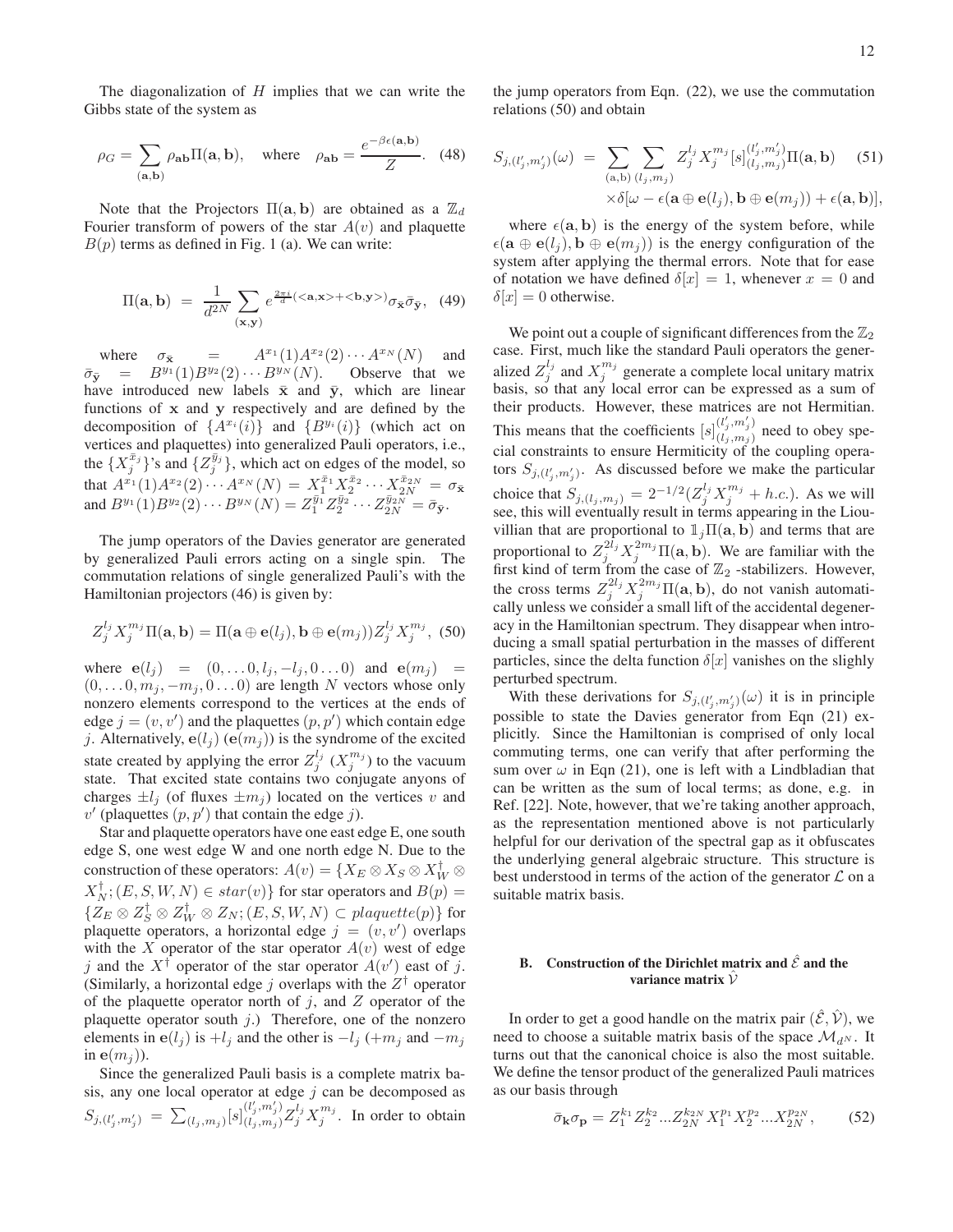where  $Z_j^{k_j}$  and  $X_j^{p_j}$  are the generalized Pauli matrices introduced in Eqn. (2). This matrix basis is orthogonal with respect to the Hilbert-Schmidt inner product, i.e.,  $(\bar{\sigma}_{\mathbf{k}}\sigma_{\mathbf{p}}|\bar{\sigma}_{\mathbf{k'}}\sigma_{\mathbf{p'}}) \propto$  $\delta_{k,k'}\delta_{p,p'}$ . Here we denote the vectorization of  $\bar{\sigma}_{k}\sigma_{p}$  by  $|\bar{\sigma}_{\mathbf{k}}\sigma_{\mathbf{p}}).$ 

#### *1. Dirichlet matrix*

We first turn to the derivation of the Dirichlet matrix  $\hat{\mathcal{E}}$ , since this matrix proves to be more challenging. Recall the definition of  $\mathcal{E}(f, f) = -tr[\rho_G f^{\dagger} \mathcal{L}^*(f)]$ . Due to detailed balance, it turns out to be very useful to investigate the action of the map  $-\rho_G\mathcal{L}(\cdot)$  on  $\bar{\sigma}_k\sigma_p$ .

Before we state the action of the generator on a basis element, we need to introduce some shorthand notation. For the syndrome vectors  $(a, b)$  and  $(c, f)$  and for the error vector  $(k, p)$ , corresponding to applying the operator  $\bar{\sigma}_{k}\sigma_{p}$  to the system, we define the functions:

$$
H_{(\mathbf{a},\mathbf{b}),(\mathbf{c},\mathbf{f})}^{(\mathbf{k},\mathbf{p})} = \gamma(\omega^{(\mathbf{k},\mathbf{p})}(\mathbf{a},\mathbf{b})\delta[\omega^{(\mathbf{k},\mathbf{p})}(\mathbf{a},\mathbf{b}) - \omega^{(\mathbf{k},\mathbf{p})}(\mathbf{c},\mathbf{f})],
$$
  
\n
$$
\tilde{H}_{(\mathbf{a},\mathbf{b}),(\mathbf{c},\mathbf{f})}^{(\mathbf{k},\mathbf{p})} = \gamma(\omega^{(\mathbf{k},\mathbf{p})}(\mathbf{a},\mathbf{b})) + \gamma(\omega^{(-\mathbf{k},-\mathbf{p})}(\mathbf{a},\mathbf{b}))
$$
  
\n
$$
+ \gamma(\omega^{(\mathbf{k},\mathbf{p})}(\mathbf{c},\mathbf{f})) + \gamma(\omega^{(-\mathbf{k},-\mathbf{p})}(\mathbf{c},\mathbf{f})).
$$

We have introduced the Bohr frequencies  $\omega^{(k,p)}(a,b)$  =  $\epsilon(\mathbf{a} \oplus \mathbf{e}(\mathbf{k}), \mathbf{b} \oplus \mathbf{e}(\mathbf{p})) - \epsilon(\mathbf{a}, \mathbf{b})$ . Moreover, it proves convenient to introduce an additional short hand for syndromes that are modified by an additional error as  $(\mathbf{a}, \mathbf{b})^{(\mathbf{k}, \mathbf{p})} = (\mathbf{a} \ominus \mathbf{e}(\mathbf{k}), \mathbf{b} \ominus \mathbf{e}(\mathbf{p})).$ 

With this notation at hand, we can state an explicit representation of the action of the generator on the generalized Pauli basis element, so that

$$
-\rho_G \mathcal{L}(\bar{\sigma}_{\mathbf{k}} \sigma_{\mathbf{p}}) = \sum_{(\mathbf{a},\mathbf{b})} \sum_{j,(l_j,m_j)} \rho_{\mathbf{a}\mathbf{b}} \frac{1}{2} \Pi(\mathbf{a},\mathbf{b}) \bar{\sigma}_{\mathbf{k}} \sigma_{\mathbf{p}} \quad (53)
$$

$$
\times \left( H_{(\mathbf{a},\mathbf{b})}^{(-l_j,-m_j)}(\mathbf{a},\mathbf{b})} e^{\frac{2\pi i}{d}(p_j l_j - k_j m_j)} + H_{(\mathbf{a},\mathbf{b})}^{(l_j,m_j)}(\mathbf{a},\mathbf{b})} e^{\frac{2\pi i}{d}(k_j m_j - p_j l_j)} - \frac{1}{2} \tilde{H}_{(\mathbf{a},\mathbf{b})}^{(l_j,m_j)}(\mathbf{a},\mathbf{b})} \right).
$$

Recall that we can express the projector  $\Pi(a, b)$  in terms of a  $\mathbb{Z}_d$  Fourier transform over a particular subset of generalized Pauli operators. This in particular means, that we can express the action of  $\mathcal L$  on any generalized Pauli again as a linear combination of the same basis elements. Hence, we can read off the matrix elements in this basis directly. Since the Dirichlet matrix is essentially given by  $-\rho_G\mathcal{L}$ , we can state it directly in the basis  $\{\ket{\bar{\sigma}_k \sigma_p}\}$  and obtain:

$$
\hat{\mathcal{E}} = \frac{1}{d^{2N}} \sum_{j,(l_j,m_j)} \sum_{(\mathbf{a},\mathbf{b})} \sum_{(\mathbf{k},\mathbf{p})} \sum_{(\mathbf{x},\mathbf{y})} e^{\frac{2\pi i}{d} (\langle \mathbf{a}, \mathbf{x} \rangle + \langle \mathbf{b}, \mathbf{y} \rangle)} \quad (54)
$$
\n
$$
\times e^{-\frac{2\pi i}{d} \langle \mathbf{k}, \mathbf{\bar{x}} \rangle} |\mathbf{\bar{y}} \oplus \mathbf{k}, \mathbf{\bar{x}} \oplus \mathbf{p}) (\mathbf{k}, \mathbf{p}|
$$
\n
$$
\times \frac{1}{2} \left( \frac{1}{2} \tilde{H}_{(\mathbf{a},\mathbf{b})^{(\mathbf{k},\mathbf{p})},(\mathbf{a},\mathbf{b})}^{(l_j,m_j)} - H_{(\mathbf{a},\mathbf{b})^{(\mathbf{k},\mathbf{p})},(\mathbf{a},\mathbf{b})}^{(l_j,m_j)} \theta(\mathbf{k},\mathbf{p}), (l_j,m_j)}
$$
\n
$$
- H_{(\mathbf{a},\mathbf{b})^{(\mathbf{k},\mathbf{p})},(\mathbf{a},\mathbf{b})}^{(-l_j,-m_j)} \theta(\mathbf{k},\mathbf{p}), (-l_j,-m_j)} \right) \rho \mathbf{a} \mathbf{b},
$$
\nwhere  $\theta_{(\mathbf{k},\mathbf{p}), (l_j,m_j)} = e^{\frac{2\pi i}{d}(k_j m_j - p_j l_j)}.$ 

#### *2. Variance matrix*

If we now turn to the second matrix  $\hat{V}$ , note that the variance  $Var(f, f)$  can be interpreted as the Dirichlet form of a completely depolarizing semi-group on  $\mathcal{M}_{dN}$ . That is we can introduce the depolarizing generator  $\mathcal{D}(f) = \rho_G \text{tr}[f] - f$ . So that we can write  $Var(f, f) = -\text{tr}\left[\rho_G f^\dagger \mathcal{D}(f)\right]$ . Recall that the trace can be expressed as a twirl over generalized Pauli matrices as tr  $[f] = d^{-N} \sum_{\mathbf{k} \mathbf{p}} (\bar{\sigma}_{\mathbf{k}} \sigma_{\mathbf{p}})^{\dagger} f \bar{\sigma}_{\mathbf{k}} \sigma_{\mathbf{p}}$ . This identity proves quite useful in the derivation of the matrix representation of  $Var(f, f)$ . Following the same approach, as outlined in [13], we can derive the matrix representation  $\hat{V}$  of the variance much like the Dirichlet matrix and obtain:

$$
\hat{\mathcal{V}} = \frac{1}{d^N} \frac{1}{d^{2N}} \sum_{(\nu,\kappa)} \sum_{(\mathbf{a},\mathbf{b})} \sum_{(\mathbf{k},\mathbf{p})} \sum_{(\mathbf{x},\mathbf{y})} e^{\frac{2\pi i}{d} (\langle \mathbf{a}, \mathbf{x} \rangle + \langle \mathbf{b}, \mathbf{y} \rangle)}
$$
\n
$$
\times \left( \rho_{\mathbf{a}\mathbf{b}} \rho_{(\mathbf{a},\mathbf{b})}(\mathbf{b}, \mathbf{b})}(\mathbf{b}, \mathbf{p})} \times \left| \bar{\mathbf{y}} \oplus \mathbf{k}, \bar{\mathbf{x}} \oplus \mathbf{p} \right) (\mathbf{k}, \mathbf{p}). \right. (55)
$$

#### *3. Dirichlet and variance matrices in the dual basis*

Note that the Dirichlet matrix and the Variance matrix are formally very similar. A central difference however is that the sum over  $(\nu, \kappa)$  in the definition of  $\hat{V}$  is taken over the full matrix basis  $\bar{\sigma}_{\nu}\sigma_{\kappa} = Z_1^{\nu_1}Z_2^{\nu_2}\cdots Z_{2N}^{\nu_{2N}}X_1^{\kappa_1}X_2^{\kappa_2}\cdots X_{2N}^{\kappa_{2N}}$ . This is considerably different from the sum over  $(j, (l_j, m_j))$  in the Dirichlet matrix  $\hat{\mathcal{E}}$ . This sum is constrained to run only over all local operators acting only on a single site. Hence  $\hat{V}$ contains considerably more summands than  $\hat{\mathcal{E}}$ . It is now the central challenge to show that despite this larger number of summands the span of  $\hat{V}$  lies well within the span of  $\hat{\mathcal{E}}$  and the matrix can be supported with a small  $\tau$ . The structural similarity becomes even more evident, when we perform a convenient basis transformation. We consider the dual basis of the commuting subgroup generated by the projectors in the quantum double Hamiltonian:

$$
|(a,b)_{(k_0,p_0)}) = \frac{1}{d^N} \sum_{(\mathbf{x},\mathbf{y})} e^{\frac{2\pi i}{d} (\langle \mathbf{a}, \mathbf{x} \rangle + \langle \mathbf{b}, \mathbf{y} \rangle)} e^{-\frac{2\pi i}{d} \langle \mathbf{k}_0, \bar{\mathbf{x}} \rangle} \times |\bar{\mathbf{y}} \oplus \mathbf{k}_0, \bar{\mathbf{x}} \oplus \mathbf{p}_0).
$$
 (56)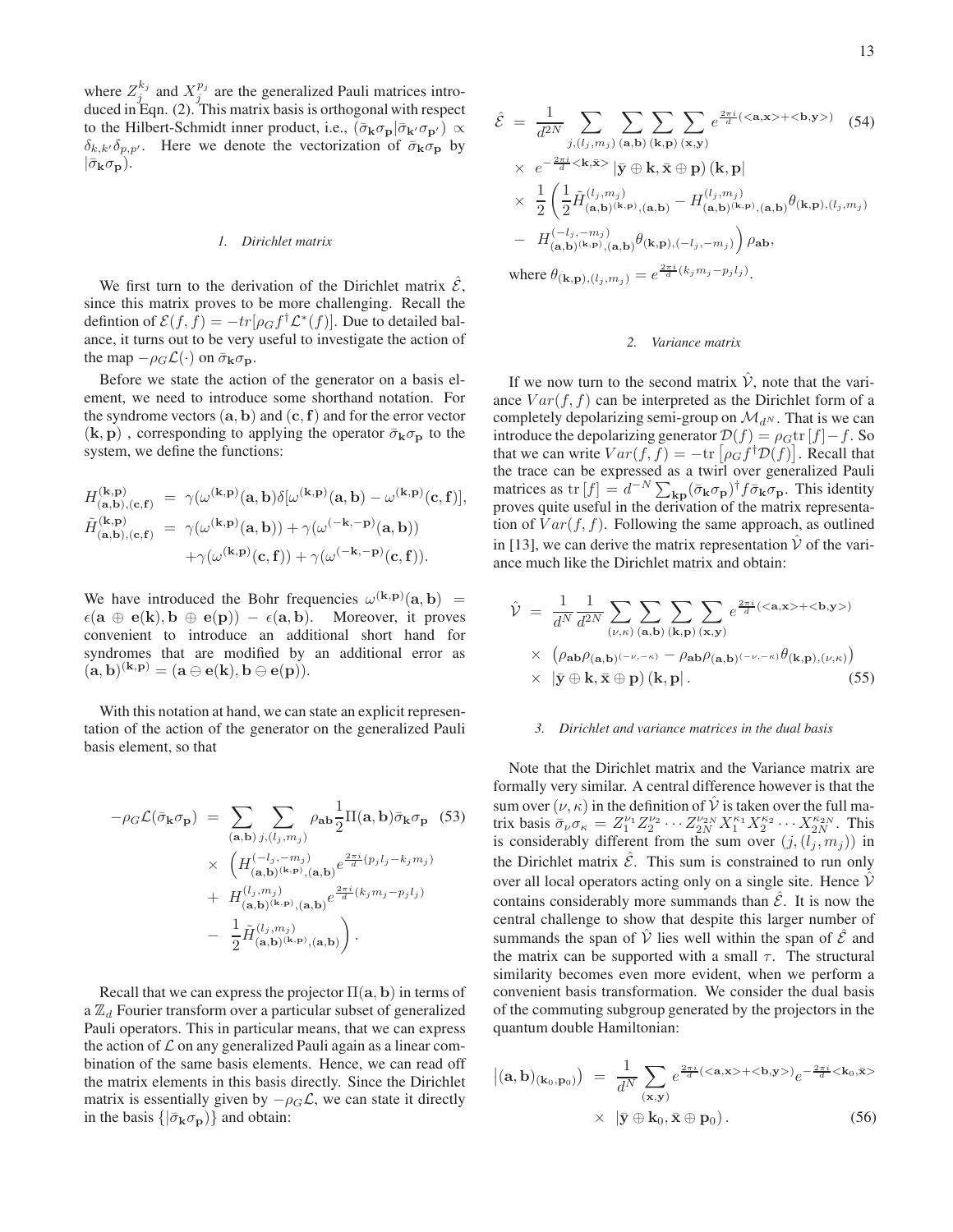Note that every dual vector that starts from some particular reference state labeled by  $(k, p)$ , is orthogonal to all other dual states which is not contained within the left action of the commuting generator group of the Hamiltonian. That is, every dual space spanned  $|(\mathbf{a}, \mathbf{b})_{(\mathbf{k}_0, \mathbf{p}_0)})$  is orthogonal to the one spanned by  $|(a, b)_{(k'_0, p'_0)}|$  if we can't find a  $\bar{\sigma}_{\bar{y}} \sigma_{\bar{x}}$  so that  $\bar{\sigma}_{\mathbf{k}'_0} \sigma_{\mathbf{p}'_0} \propto \bar{\sigma}_{\bar{\mathbf{y}}} \sigma_{\bar{\mathbf{x}}} \bar{\sigma}_{\mathbf{k}_0} \sigma_{\mathbf{p}_0}$ . Hence we have a natural decomposition of the matrix alegbra into dual basis sets. Now, we furthermore introduce the states

$$
\begin{array}{lcl} \left|-\substack{(\nu,\kappa) \\ \mathbf{a} b_{(\mathbf{k}\mathbf{p})_0} } \right) \; = \; \frac{1}{\sqrt{2}} \left( \left| (\mathbf{a},\mathbf{b})_{(\mathbf{k}_0,\mathbf{p}_0)} \right) \right. & (57) \\ & & \; - \; \theta_{(\mathbf{k}_0,\mathbf{p}_0),(-\nu,-\kappa)} \left| (\mathbf{a},\mathbf{b})_{(\mathbf{k}_0,\mathbf{p}_0)}^{(-\nu,-\kappa)} \right) \right), \end{array}
$$

where  $\theta_{(k_0, p_0), (\nu, \kappa)} = e^{\frac{2\pi i}{d} (\langle k_0, \kappa \rangle - \langle p_0, \nu \rangle)},$  and recall the short hand notation  $(\mathbf{a} \oplus \mathbf{e}(\nu), \mathbf{b} \oplus \mathbf{e}(\kappa)) = (\mathbf{a}, \mathbf{b})^{(-\nu, -\kappa)}$ .

With these vectors at hand, we can write the variance matrix as the direct sum over the orthogonal sets of the dual basis vectors as  $\hat{V} = \bigoplus_{\mathbf{(kp)}_0} \hat{V}_{\mathbf{(kp)}_0}$ . Where every summand is positively weighted sum of projectors on to the  $\left| \mathcal{L}_{\mathbf{ab}_{(\mathbf{k}\mathbf{p})_0}}^{(\nu,\kappa)} \right|$  $\log$ that

$$
\hat{\mathcal{V}}_{(\mathbf{kp})_0} = \frac{1}{d^N} \sum_{(\nu,\kappa)} \sum_{(\mathbf{a},\mathbf{b})} \rho_{\mathbf{a}\mathbf{b}} \rho_{(\mathbf{a},\mathbf{b})^{(-\nu,-\kappa)}} \left| -\begin{matrix} (\nu,\kappa) \\ \mathbf{a}\mathbf{b}_{(\mathbf{kp})_0} \end{matrix}\right) \begin{pmatrix} (\nu,\kappa) \\ -\mathbf{a}\mathbf{b}_{(\mathbf{kp})_0} \end{pmatrix}
$$
\n(58)

 $\overline{\phantom{a}}$  $\overline{\phantom{a}}$  $\vert \cdot$ 

If we transform the Dirichlet matrix into the same dual basis, we observe the same block diagonal structure over  $\hat{\mathcal{E}} = \bigoplus_{\mathbf{(kp)}_0} \hat{\mathcal{E}}_{\mathbf{(kp)}_0}$ . One central difference to the variance is that the resulting matrices  $\hat{\mathcal{E}}_{k(\mathbf{k}\mathbf{p})0}$  can not always be expressed as a sum of projectors. The resulting matrices  $\hat{\mathcal{E}}_{\textbf{(kp)}_0}$  have more weight on the diagonal. However, we can find other matrices that lower bound them in a semi-definite sense so that  $\hat{\mathcal{E}}_{(\mathbf{kp})_0} \ge \hat{\mathcal{E}}'_{(\mathbf{kp})_0}$ , where  $\hat{\mathcal{E}}'_{(\mathbf{kp})_0}$  is a sum of projectors. Note that when employing this bound we only worsen our estimate of  $\tau$ . The lower bound  $\hat{\mathcal{E}}'_{\left(\mathbf{k}\mathbf{p}\right)_0}$  is now of the desired form so that we can write after a similar calculation:

$$
\hat{\mathcal{E}}'_{(\mathbf{kp})_0} = \frac{1}{4} \sum_{j,(l_j,m_j)} \sum_{(\mathbf{a},\mathbf{b})} \rho_{\mathbf{a}\mathbf{b}} \gamma(\omega^{(l_j,m_j)}(\mathbf{a}, \mathbf{b})) \quad (59)
$$

$$
\times \left| -\begin{matrix} (l_j,m_j) \\ \mathbf{a}\mathbf{b}_{(\mathbf{k}\mathbf{p})_0} \end{matrix} \right) \left( -\begin{matrix} (l_j,m_j) \\ \mathbf{a}\mathbf{b}_{(\mathbf{k}\mathbf{p})_0} \end{matrix} \right|.
$$

#### C. Bounds on the gap from a comparison theorem and canonical paths in the matrix algebra

We have constructed the pair  $(\hat{\mathcal{E}}', \hat{\mathcal{V}})$  in a suitable basis. It is our goal to find a sufficiently small constant  $\tau$  so that the positive semi-definite matrix inequality  $\tau \hat{\mathcal{E}}' - \hat{\mathcal{V}} \geq 0$ holds. Since both matrices are jointly block diagonal, we can compare them block-by-block, i.e., find  $\tau_{(kp)_0}$  for every

 $(\mathbf{k}_0, \mathbf{p}_0)$  so that  $\tau_{(\mathbf{k}\mathbf{p})_0} \hat{\mathcal{E}}'_{(\mathbf{k}\mathbf{p})_0} - \hat{\mathcal{V}}_{(\mathbf{k}\mathbf{p})_0} \geq 0$  and simply choose  $\tau$  to be the largest  $\tau_{(kp)_0}$ . This problem can be solved using a framework which is called support theory [23, 24]. This framework was used in Ref. [13], to derive an upper bound on  $\tau$  for a matrix pair, which is very similar to the one presented here. The fact that we can generalize theorem 11 in [13] to quantum doubles is a consequence of the following observation:

We have pointed out earlier that  $\hat{\mathcal{E}}'_{(kp)_0}$  and  $\hat{\mathcal{V}}_{(kp)_0}$  are structurally very similar in that both matrices are positively weighted sums of rank one projectors  $| - \begin{bmatrix} \nu, \kappa \\ ab_{(kp)_0} \end{bmatrix} \cdot \begin{bmatrix} \nu, \kappa \\ ab_{(kp)_0} \end{bmatrix}$ . The difference, however, lies in the fact that for  $\hat{\mathcal{E}}'_{(kp)_0}$  we only sum over projectors that stem from single site Pauli operators labeled by  $(l_j, m_j)$  for  $j = 1...N$ , whereas in  $\hat{V}_{(kp)_0}$  we sum over projectors that come from the full generalized Pauli algebra. The sum in  $\hat{V}_{\mathbf{(kp)}_0}$  is therefore significantly bigger. However, the algebra that can be constructed in both cases is the same. We can construct every generalized Pauli  $\bar{\sigma}_{\nu}\sigma_{\kappa}$  from the the product of single site generalized Pauli so that  $\bar{\sigma}_{\nu}\sigma_{\kappa} = \bar{\sigma}_{l^1}\dots\bar{\sigma}_{l^{|\nu|}}\sigma_{m^1}\dots\sigma_{m^{|\kappa|}}$ . A local error path for a generalized Pauli  $\bar{\sigma}_{\nu} \sigma_{\kappa}$  is a sequence of generalized Pauli operators starting from the identity  $(\nu^0, \kappa^0) = 0$ with  $((\nu^0, \kappa^0),(\nu^1, \kappa^1), \ldots, (\nu^t, \kappa^t), \ldots, (\nu, \kappa))$  and terminating in  $(\nu, \kappa)$ , so that any subsequent configurations along the path  $(\nu^t, \kappa^t)$  and  $(\nu^{t+1}, \kappa^{t+1})$  only differ by a single site generalized Pauli operator (see 1). With such a decomposition of generalized Pauli operators at hand, observe that any vector  $| - \mathbf{a}^{(\nu,\kappa)}_{\mathbf{a}^{(\mathbf{k}_{\mathbf{p}})}_0}$ ) can be decomposed in single site vectors  $\left| -\frac{\left( l_{j},m_{j}\right) }{\mathbf{a}\mathbf{b}_{\left( \mathbf{k}\mathbf{p}\right) _{0}}} \right|$  $\mathbf{a}\mathbf{b_{(kp)}}_0$  $\big)$  as

$$
| - \mathbf{a}_{\mathbf{a}_{(k_{\mathbf{p}})_{0}}}^{(\nu,\kappa)} \rangle = \sum_{t=0}^{\mathit{t}_{max}-1} \theta_{(k_{0},p_{0}),(-\nu^{t+1},-\kappa^{t+1})} | - \mathbf{a}_{(\mathbf{a},\mathbf{b})}^{(l^{t+1},m^{t+1})}_{(\mathbf{a},\mathbf{b})}^{(-\nu^{t},-\kappa^{t})}, \tag{60}
$$

where the labels  $(\nu^{t+1}, \kappa^{t+1})$  and  $(\nu^t, \kappa^t)$  differ by the single site labels  $(l^{t+1}, m^{t+1})$ . This decomposition lies at the center of the comparison theorem 11 in Ref. [13].

In order to state the result of this comparison theorem, we need to define quantum canonical paths. Observe that the decomposition in Eqn. (60) not only depends on the partially constructed Pauli, but also on the syndromes, or the excitations the path starts from initially. To obtain a valid decomposition we need to keep track of the excitations as well. We therefore define a *quantum canonical path* to consist of a series of labels

$$
\hat{\eta}_{(a,b)} = [\{(a,b),0\}, \{(a,b)^{(-\nu^1,-\kappa^1)}, (\nu^1,\kappa^1)\}, \quad (61) \\ \dots \{(a,b)^{-\eta},\eta\}],
$$

where the first of the labels  $(a, b)$  correspond to syndromes (excitations) and the second label  $\eta = (\nu, \kappa)$  corresponds to a partially constructed generalized Pauli operator. While edges correspond to single qudit errors present in the Dirichlet form, the whole path corresponds to a general error appearing in the variance. That is, at each link  $\zeta =$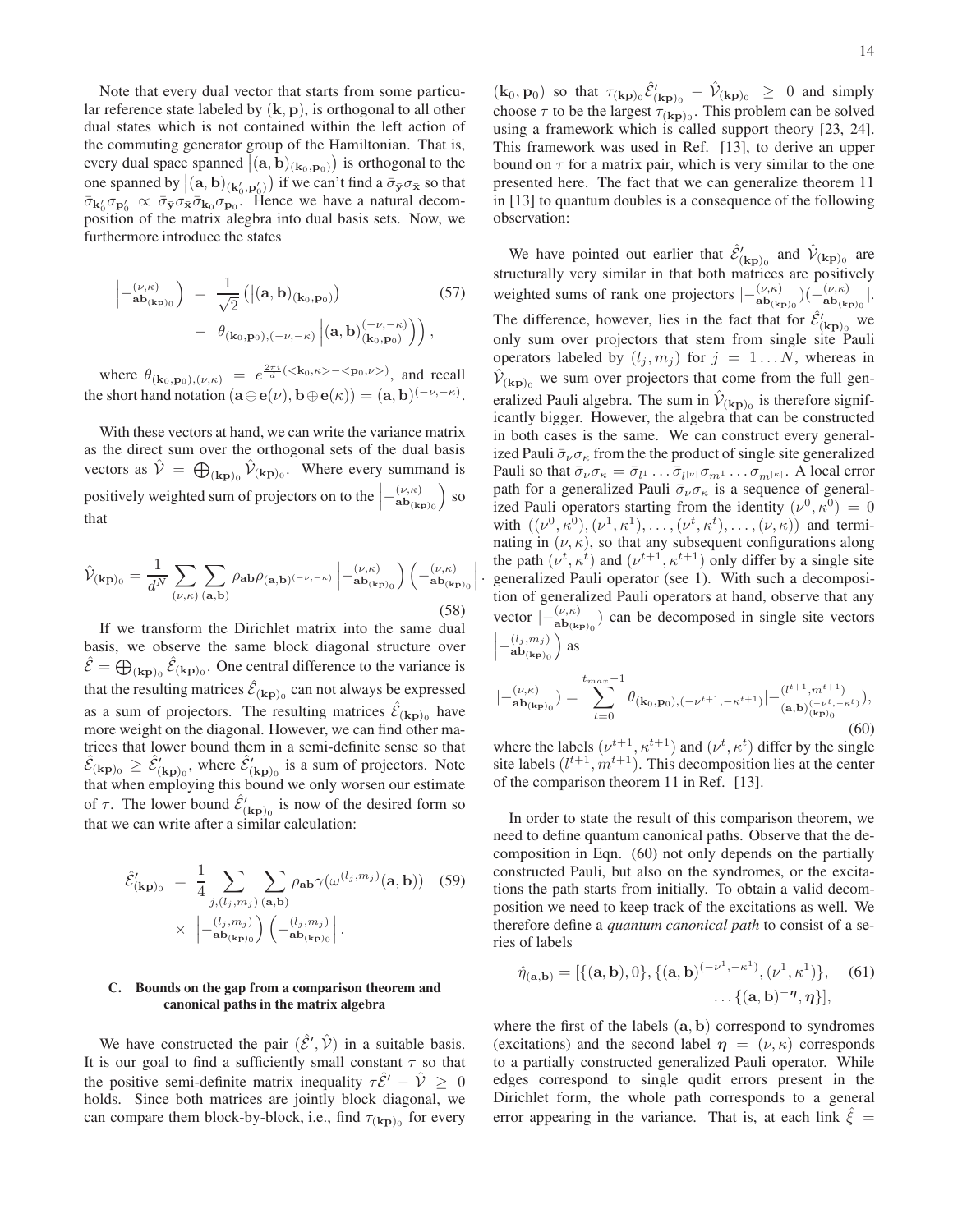$\left[ \{({\bf a},{\bf b})^{(-\nu^k,-\kappa^k)},(\nu^k,\kappa^k)\},\{({\bf a},{\bf b})^{-(\nu^k\oplus l^{k+1},\kappa^k\oplus m^{k+1})},(\nu^k\oplus) \right]$  $(l^{k+1}, \kappa^k \oplus m^{k+1})$ } two subsequent Pauli operators differ only by a single site operator. Assume now we choose for every syndrome (set of excitations)  $(a, b)$  and every generalized Pauli  $\eta$  a canonical path  $\hat{\eta}_{(a,b)}$ . Even though the quality of the bound strongly depends on the particular choice of this decomposition, we acquire valid bounds for any choice of  $\hat{\eta}_{(a,b)}$ . We have now all components in place to follow the proof of theorem 11 in Ref. [13]. With a simple additional bound on the maximum length of canonical paths we obtain the upper bound on  $\tau$  as:

$$
\tau \le \max_{\hat{\xi}} \frac{4\mu(N)}{d^N \rho_{\mathbf{a}\mathbf{b}} \gamma(\omega^{(l,m)}(\mathbf{a}, \mathbf{b}))} \sum_{\hat{\eta}_{(\mathbf{a}', \mathbf{b}')} \ni \hat{\xi}} \rho_{\mathbf{a}' \mathbf{b}'} \rho_{(\mathbf{a}', \mathbf{b}')} - \eta.
$$
\n(62)

The maximum is taken over all possible edges  $\hat{\xi}$ . The sum is taken over all canonical paths  $\hat{\eta}_{(a',b')}$  that traverse the edge  $\hat{\xi}$ . That is we sum over syndromes  $(\mathbf{a}', \mathbf{b}')$  and errors  $\eta$  that contain the edge  $\hat{\xi}$  in their canonical path  $\hat{\eta}_{(a',b')}$ . Moreover observe that the bound also depends on the length  $\mu(N)$  of the largest canonical path which has been analyzed in section III D. We pause to observe that this bound is very similar to the canonical paths bound for graph laplacians as given derived in [20, 21, 25]. However this bound has been obtained for a full quantum mechanical semi-group and the paths are constructed from the multiplication rules of a matrix algebra.

#### D. Evaluation of the bound and the generalized energy barrier

The similarity of this bound to the classical canonical paths gives rise to a convenient way of evaluating the upper bound in Eqn. (62). We use the approach introduced in Ref. [25]. To evaluate the bound we need to introduce a map  $\Phi_{\xi}$  that maps any  $\hat{\eta}_{(a,b)}$  that makes use of the link  $\hat{\xi} = [\{({\bf a},{\bf b})^{-\xi},\xi\},\{({\bf a},{\bf b})^{-(\xi \oplus (l,m))},\xi \oplus (l,m)\}]$  to a corresponding Pauli. We define this map through

$$
\Phi_{\xi}(\hat{\eta}_{(\mathbf{a},\mathbf{b})}) = \eta \ominus \xi. \tag{63}
$$

Note that this map from the set of paths into the set of generalized Paulis is injective. This means that given the edge  $\xi$  and the image  $\Phi_{\xi}(\hat{\eta}_{(a,b)})$  we can trivially recover the path through  $\eta = \Phi_{\xi}(\hat{\eta}_{(a,b)}) \oplus \xi$  and the error syndrome  $(a, b)$ , since this pair uniquely identifies a path. We can now apply the argument of Ref. [25], and try to find a constant  $\bar{\epsilon}$  so that for all edges  $\hat{\xi}$  and all paths  $\hat{\eta}_{({\bf a},{\bf b})}$  the following inequality holds

$$
\frac{\rho_{\mathbf{a'}\mathbf{b'}}\rho_{(\mathbf{a'},\mathbf{b'})-\eta}}{\gamma(\omega^{(l,m)}(\mathbf{a},\mathbf{b}))\rho_{\mathbf{a}\mathbf{b}}} \le \frac{\exp\left(2\beta\bar{\epsilon}\right)}{\gamma^*}\rho_{(\mathbf{a'},\mathbf{b'})^{\Phi_{\xi}(\hat{\eta}_{(\mathbf{a'},\mathbf{b'})})}}.\tag{64}
$$

We have denoted  $\gamma^*$  to correspond to the smallest value of  $\gamma(\omega^{(l,m)}(\mathbf{a},\mathbf{b}))$  over all permitted transitions. Such a constant can be found and we define

$$
\overline{\epsilon} = \max_{\hat{\eta}_{(\mathbf{a}',\mathbf{b}')}} \overline{\epsilon}(\hat{\eta}_{(\mathbf{a}',\mathbf{b}')}),\tag{65}
$$

where for every error we have that:

$$
\overline{\epsilon}(\hat{\eta}_{(\mathbf{a}',\mathbf{b}')}) = \max_{\hat{\xi} \in \hat{\eta}_{(\mathbf{a}',\mathbf{b}')}} \left( \epsilon((\mathbf{a}',\mathbf{b}')^{-\xi}) + \epsilon((\mathbf{a}',\mathbf{b}')^{\xi \ominus \eta} \right) - \epsilon((\mathbf{a}',\mathbf{b}')) - \epsilon((\mathbf{a}',\mathbf{b}')^{-\eta}) \right). \tag{66}
$$

In fact, the constant  $\bar{\epsilon}$  was chosen directly so that the inequality above is satisfied for all paths and all edges. This inequlity can be now used to estimate an upper bound to Eqn. (62), and we find that for all  $\xi$ 

$$
\tau \ \leq \ \frac{4 \mu(N)}{\gamma^*} \exp{(2 \beta \bar{\epsilon})} \max_{\hat{\xi}} \sum_{\hat{\eta}_{(\mathbf{a}' \mathbf{b}')^{\supset \hat{\xi}}} \hat{\epsilon}} \frac{\rho_{(\mathbf{a}', \mathbf{b}')^{-\Phi_{\xi}(\hat{\eta}_{(\mathbf{a}' \mathbf{b}')})}}}{d^N} (67)
$$

Since, the map  $\Phi_{\xi}$  is injective for every edge  $\hat{\xi}$ , we can only reach a subset of all generalized Pauli operators. Hence, we may bound the sum over this subset by summing over every generalized Pauli, so that we may bound

$$
\sum_{\hat{\eta}_{(\mathbf{a'}\mathbf{b'})}\ni\hat{\xi}}\frac{1}{d^N}\rho_{(\mathbf{a'},\mathbf{b'})^{-\Phi_{\xi}(\hat{\eta}_{(\mathbf{a'}\mathbf{b'})})}} \le \sum_{\text{every}\eta}\frac{1}{d^N}\rho_{(\mathbf{a'},\mathbf{b'})^{-\eta}} = 1.
$$
\n(68)

The last equality follows from the representation of the trace, as presented in step 2. of this section and an argument taken from [13], section IV. Since this bound is independent of the choice of edge  $\zeta$  we obtain the convenient bound on  $\tau$ that only depends on the generalized energy barrier and the length of the longest path,

$$
\tau \le \frac{4\mu(N)}{\gamma^*} \exp\left(2\beta \overline{\epsilon}\right). \tag{69}
$$

On first sight, this bound looks identical to the bound that was obtained for  $\mathbb{Z}_2$  - stabilizers. However, the generalized energy barrier is quite different. It does reduce to the one defined in [13], when we set  $d = 2$ , but the advance is that it now holds for all possible Abelian quantum double models. If we subsitute the energies  $\epsilon((a, b))$  as defined in Eq. (47), we obtain

$$
\overline{\epsilon}(\hat{\eta}_{(\mathbf{a}',\mathbf{b}')}) = (70)
$$
\n
$$
\max_{\hat{\xi} \in \hat{\eta}_{(\mathbf{a}',\mathbf{b}')}} \left( \sum_{v} \left( J_v^{\mathbf{a}' - \xi_{el}} + J_v^{\mathbf{a}' \xi_{el} \ominus \eta_{el}} - J_v^{\mathbf{a}'} - J_v^{\mathbf{a}' - \eta_{el}} \right) \right)
$$
\n
$$
\sum_{p} \left( J_p^{\mathbf{b}' - \xi_f} + J_p^{\mathbf{b}' \xi_f \ominus \eta_f} - J_p^{\mathbf{b}'} - J_p^{\mathbf{b}' - \eta_f} \right) \right).
$$
\n(70)

We can write  $(\mathbf{a}', \mathbf{b}') = (\mathbf{a}, \mathbf{b}) \oplus e(\xi)$  and similarly  $\mathbf{a}' =$  $\mathbf{a} \in e(\xi_{el}), \mathbf{b}' = \mathbf{b} \oplus e(\xi_f)$ , where  $\xi_{el}, \eta_{el}, \xi_f, \eta_f$  are the electric/magnetic part of the errors:  $\xi = (\xi_{el}, \xi_f)$  and  $\eta = (\eta_{el}, \eta_f)$ .  $\xi_{el}$  ( $\eta_{el}$ ) is understood as  $\bar{\sigma}_{\xi_{el}}$  ( $\bar{\sigma}_{\eta_{el}}$ ) error applied to a state, while  $\xi_f$  ( $\eta_f$ ) stands for applying the  $\sigma_{\xi_f}$  $(\sigma_{\eta_f})$  error. This is a direct consequence of the charge flux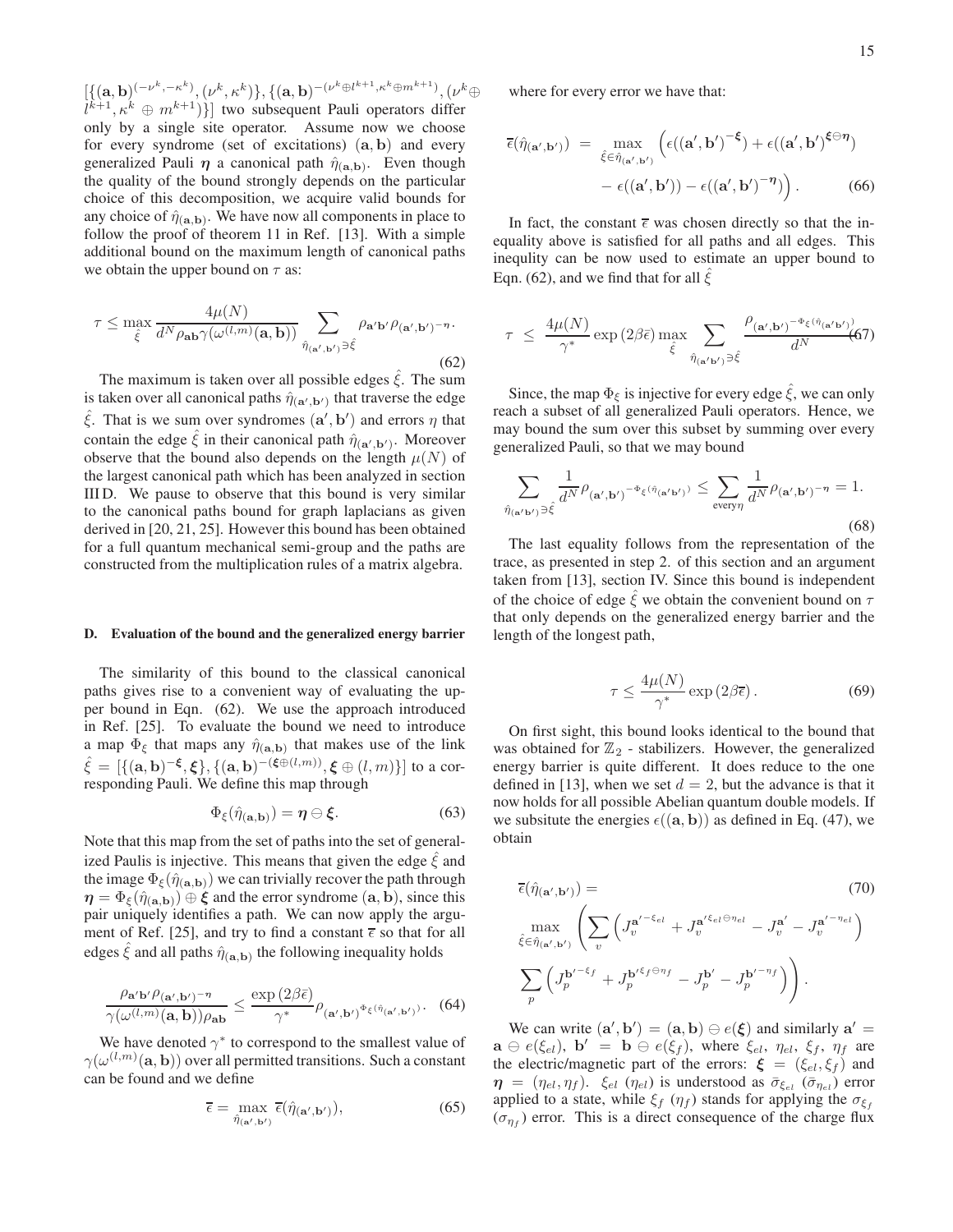duality. We observe, that the charge / flux contributions behave formally identical and the contribution to the energy barrier can be seen as the sum of both these contributions, i.e.  $\overline{\epsilon}(\hat{\eta}_{({\bf a'},{\bf b'})})=\overline{\epsilon}^{\bf a}(\hat{\eta}_{({\bf a'},{\bf b'})})+\overline{\epsilon}^{\bf b}(\hat{\eta}_{({\bf a'},{\bf b'})}).$  It therefore suffices to only discuss one sector, i.e. either the chargeon of the fluxon part of the model from now on and we write:

$$
\overline{\epsilon}^{\mathbf{a}}(\hat{\eta}_{(\mathbf{a}',\mathbf{b}')}) = \max_{\hat{\xi} \in \hat{\eta}_{(\mathbf{a}',\mathbf{b}')} } \sum_{v} \left( J_v^{\mathbf{a}'^{-\xi_{el}}} + J_v^{\mathbf{a}'^{\xi_{el} \ominus \eta_{el}}} - J_v^{\mathbf{a}' - \eta_{el}} \right) . \tag{71}
$$

We can evaluate this barrier as follows: We can write  $J_v^{\alpha} = \sum_z J_v^z \delta_{z,\alpha}$  for convenience. To this end we can express Eq. (71) as

$$
\overline{\epsilon}^{\mathbf{a}}(\hat{\eta}_{\mathbf{a}\mathbf{b}}) = \max_{\xi} \sum_{v \;:\; z=0}^{d-1} J_v^z \left( \delta_{z,a_v \oplus e_v(\xi)} - \delta_{z,a_v} \right) \qquad (72)
$$

$$
+ \delta_{z,a_v \oplus e_v(\eta) \ominus e_v(\xi)} - \delta_{z,a_v \oplus e_v(\eta)} \right).
$$

Even though this expression (and the following expressions) directly only incorporates the electric sector, i.e.  $\xi = \xi_{el}$  and  $\eta = \eta_{el}$  above, it is still the complete energy barrier. Due to the charge-flux duality, we can construct the electric and magnetic errors one after the other, therefore at any time we need only to look at one of the sectors.

In order to evaluate this barrier, we need to consider several different scenarios in order to express this equation more conveniently. The different cases correspond to different values of  $e_v(\xi)$  and  $e_v(\eta)$  and are summarized in the table. The value inside the parentheses of course depends on the relative value of  $a_v$  and z. Our goal is to get a bound that holds for all possible  $a_v$  starting configurations, thus we maximize expression (72) as a function of  $a_v$ . In order to achieve that maximum, we have chosen the relative value of  $a<sub>v</sub>$  and z such that it gives the highest possible value in each case.

|                     | $e_v(\xi)$ $ e_v(\eta) $ Sum of $\delta$ 's |                                                                  |
|---------------------|---------------------------------------------|------------------------------------------------------------------|
| U                   |                                             | any                                                              |
| $\,p$               |                                             | any                                                              |
| 0                   |                                             | any                                                              |
| $\boldsymbol{p}$    |                                             | $a_v \oplus e_v(\xi)$ or $a_v \ominus e_v(\xi)$                  |
| $\boldsymbol{\eta}$ |                                             | $a_v \oplus e_v(\xi)$ or $a_v \ominus e_v(\xi) \oplus e_v(\eta)$ |

| TABLE I: Here $p \neq q$ , $p \neq 0$ , $q \neq 0$ . |  |  |  |  |  |  |  |
|------------------------------------------------------|--|--|--|--|--|--|--|
|------------------------------------------------------|--|--|--|--|--|--|--|

The case-to-case scenario shown in the table can be summarized in one simple formula, and we can rewrite the sum of the Kronecker symbols as the more convenient expression:

$$
\overline{\delta_{e_v(\xi),0}} \cdot \overline{\delta_{e_v(\xi),e_v(\eta)}} \left( \delta_{z,a_v \oplus e_v(\xi)} + \delta_{z,a_v \ominus e_v(\xi) \oplus e_v(\eta)} \right), (73)
$$

where  $\overline{\delta_{x,y}} = 1 - \delta_{x,y} = \{0 \text{ if } x = y; 1 \text{ if } x \neq y\}.$ 

Using this formula considering that for a canonical path  $\hat{\eta}_a$ we can consider the edge  $\xi = \eta^t$  as the partially constructed Pauli operator at some step  $t$ . To this end we need to consider for every  $\hat{\eta}_a$  the largest contribution along the path and therefore have to maximise this value for the largest value  $t$ . With this substitution, the contributions  $\bar{\epsilon}^{\mathbf{a}}(\hat{\eta})$  looks like:

$$
\overline{\epsilon}(\hat{\eta}) = \max_{t} \left( \max_{z,v'} J_{v'}^{z} \right) \sum_{v} \overline{\delta_{e_{v}(\overline{\eta}^{t}),0}} \cdot \overline{\delta_{e_{v}(\overline{\eta}^{t}),e_{v}(\eta)}}, \quad (74)
$$

i.e. the energy barrier is the maximum energy cost the environment has to provide to the system during any canonical path which constructs the error configuration  $\eta$ . However, since this energy barrier upper bounds the mixing time, in order to get a better upper bound we may choose the canonical path wisely, i.e. so it gives a smaller energy barrier. The reader will observe, that this energy barrier corresponds exactly to the one that was analyzed in detail in section III of this paper. We point to a notable difference to the analysis of only  $\mathbb{Z}_2$ models. In these models only those sites contribut where the charge disappeared to vacuum, while for the  $d > 2$  general cases a site contributes even if the anyon doesn't completely disappear at the end of the canonical path, but it changes to an anyon characterized by a different syndrome, be it the vacuum or anything else.

This energy barrier gives a valid bound on the mixing time for all choices of canonical paths we can make, but the quality of the bound depends on the choice of the canonical path. To this end, when evaluating the bound, we follow the decomposition into single site Paulis as it was amply discussed in section III C.

#### VI. CONCLUSIONS

We have established a strict Arrhenius law upper bound for the memory time of all quantum doubles based on an Abelian group and gave a mathematically proper definition for the energy barrier. We have also seen that the energy barrier is a constant for these models. We may apply our results to the model introduced in Ref. [10] to evaluate whether entropic protection is possible for such models.

Even though our bound on the mixing time is quite general in the sense that it applies to any Abelian quantum double, there are a variety of models to which our analysis doesn't apply. For these models the possibility of entropy protection is not yet excluded. One of the possible directions one can go is to invent different kind of defects, other than the type referred to here as "consistent" (defects that allow a consistent labeling of anyons based on the region they stay at) and "permuting"-type (which only apply a permutation to any particle crossing a defect line). We investigated Hamiltonians with consistent defect lines. However, interesting constructions use non-consistent defect lines to introduce topological defects, such as the construction of Bombin for the toric code with twists [26]. Another possibility we can't exclude is to assume a different thermal environment, and thus use a different noise model for this analyis. This might result in the simple permuting-type defect lines introducing entropic protection to Abelian systems. Our analysis only applies to Abelian quantum doubles, i.e. qudit stabilizer codes, therefore, entropic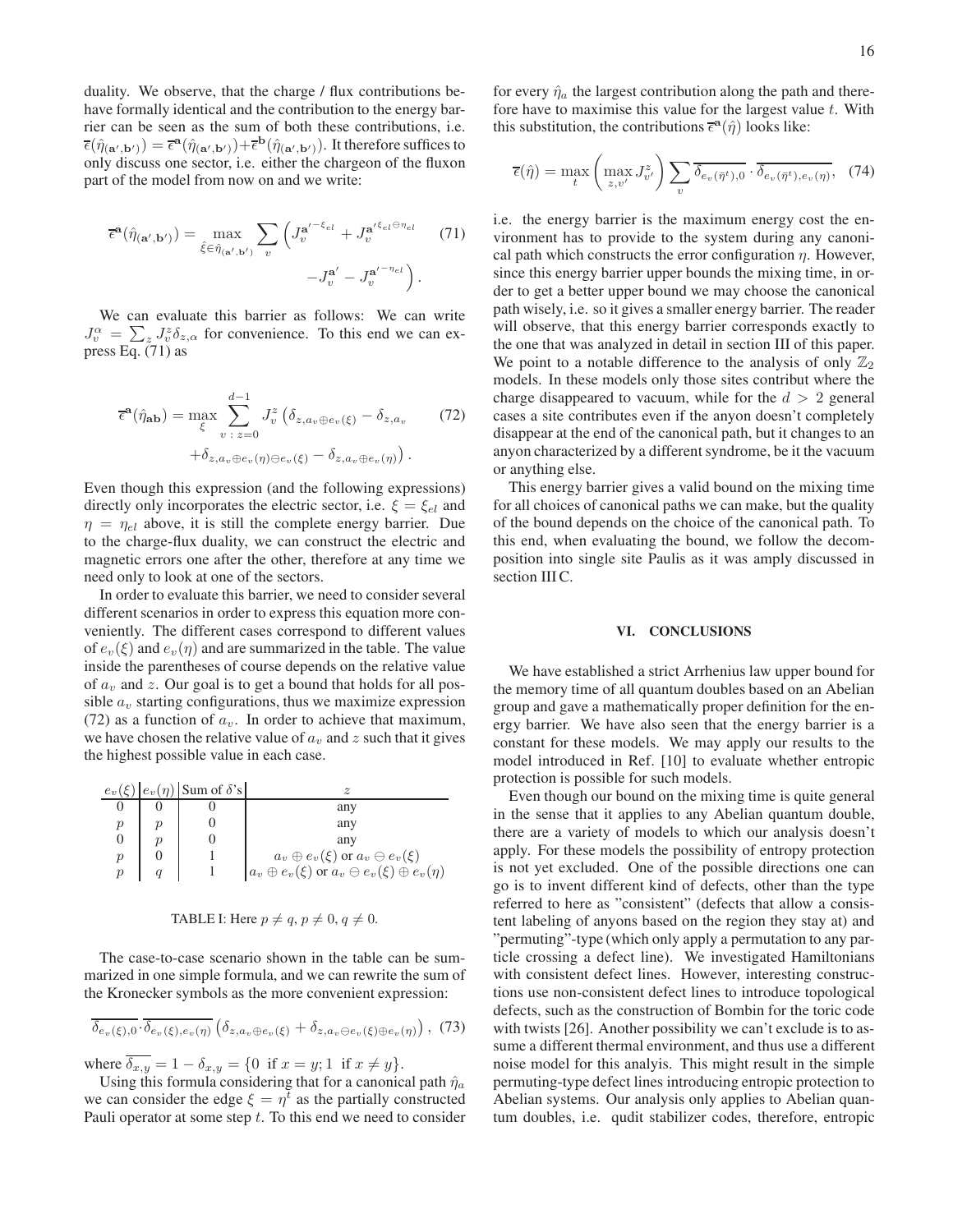protection of quantum doubles based on non-Abelian groups (or of models that are not quantum doubles of any group) is not ruled out, especially since one can think of a variety of defect lines which can arise in such models [27]. One can also consider constructions where lower dimensional topological systems are coupled to an ancillary system, and this coupling modifies the dynamics of the original model [5, 28].

# VII. ACKNOWLEDGMENTS

We thank Benjamin Brown and John Preskill for helpful discussions and for valuable comments on an early version of

- [1] Alexei Kitaev. Fault-tolerant quantum computation by anyons. *Ann. Phys.*, 303(1):2–30, January 2003. ISSN 00034916. doi: 10.1016/S0003-4916(02)00018-0. URL http://linkinghub.elsevier.com/retrieve/ pii/S0003491602000180.
- [2] Eric Dennis, Alexei Kitaev, Andrew Landahl, and John Preskill. Topological quantum memory. *Journal of Mathematical Physics*, 43:4452, 2002.
- [3] Robert Alicki, Michal Horodecki, Pawel Horodecki, and Ryszard Horodecki. On thermal stability of topological qubit in kitaev's 4d model. *Open Systems & Information Dynamics*, 17(01):1–20, 2010.
- [4] Courtney G Brell. A proposal for self-correcting stabilizer quantum memories in 3 dimensions (or slightly less). *arXiv preprint arXiv:1411.7046*, 2014.
- [5] FL Pedrocchi, Adrian Hutter, JR Wootton, and Daniel Loss. Enhanced thermal stability of the toric code through coupling to a bosonic bath. *arXiv preprint arXiv:1309.0621*, pages 1–14, 2013. URL http://arxiv.org/abs/1309.0621.
- [6] Michael Herold, Earl T Campbell, Jens Eisert, and Michael J Kastoryano. Cellular-automaton decoders for topological quantum memories. *arXiv preprint arXiv:1406.2338*, 2014.
- [7] Olivier Landon-Cardinal, Beni Yoshida, David Poulin, and John Preskill. Perturbative instability of quantum memory based on effective long-range interactions. *Physical Review A*, 91(3):032303, 2015.
- [8] Sergey Bravyi, Matthew B Hastings, and Spyridon Michalakis. Topological quantum order: stability under local perturbations. *Journal of Mathematical Physics*, 51:093512, 2010.
- [9] Olivier Landon-Cardinal and David Poulin. Local topological order inhibits thermal stability in 2d. *Phys. Rev. Lett.*, 110:090502, Feb 2013. doi: 10.1103/PhysRevLett.110. 090502. URL http://link.aps.org/doi/10.1103/ PhysRevLett.110.090502.
- [10] Benjamin J Brown, Abbas Al-Shimary, and Jiannis K Pachos. Entropic barriers for two-dimensional quantum memories. *Physical review letters*, 112(12):120503, 2014.
- [11] Jeongwan Haah. Local stabilizer codes in three dimensions without string logical operators. *Phys. Rev. A*, 83:042330, Apr 2011. doi: 10.1103/PhysRevA.83. 042330. URL http://link.aps.org/doi/10.1103/ PhysRevA.83.042330.
- [12] Sergey Bravyi and Jeongwan Haah. Quantum self-correction in the 3d cubic code model. *Physical review letters*, 111(20): 200501, 2013.

the draft. We acknowledge funding provided by the Institute for Quantum Information and Matter, an NSF Physics Frontiers Center (NFS Grants PHY-1125565 and PHY-0803371) with support of the Gordon and Betty Moore Foundation (GBMF-12500028). OLC is partially supported by Fonds de Recherche Quebec-Nature et Technologies and the Natural Sciences and Engineering Research Council of Canada (NSERC).

- [13] Kristan Temme. Thermalization time bounds for pauli stabilizer hamiltonians. *arXiv preprint arXiv:1412.2858*, 2014.
- [14] Edward Brian Davies. Quantum theory of open systems. 1976.
- [15] E Brian Davies. Generators of dynamical semigroups. *Journal of Functional Analysis*, 34(3):421–432, 1979.
- [16] Benjamin J Brown, Daniel Loss, Jiannis K Pachos, Chris N Self, and James R Wootton. Quantum memories at finite temperature. *arXiv preprint arXiv:1411.6643*, 2014.
- [17] Theodore Frankel. *The geometry of physics: an introduction*. Cambridge University Press, 2011.
- [18] Kamil P. Michnicki. 3d topological quantum memory with a power-law energy barrier. *Phys. Rev. Lett.*, 113:130501, Sep 2014. doi: 10.1103/PhysRevLett.113. 130501. URL http://link.aps.org/doi/10.1103/ PhysRevLett.113.130501.
- [19] K Temme, Michael James Kastoryano, MB Ruskai, Michael Marc Wolf, and F Verstraete. The  $\chi$ 2-divergence and mixing times of quantum markov processes. *Journal of Mathematical Physics*, 51(12):122201, 2010.
- [20] Persi Diaconis and Daniel Stroock. Geometric bounds for eigenvalues of markov chains. *The Annals of Applied Probability*, pages 36–61, 1991.
- [21] James Allen Fill. Eigenvalue bounds on convergence to stationarity for nonreversible markov chains, with an application to the exclusion process. *The annals of applied probability*, pages 62–87, 1991.
- [22] O Viyuela, A Rivas, and MA Martin-Delgado. Generalized toric codes coupled to thermal baths. *New Journal of Physics*, 14(3):033044, 2012.
- [23] Erik G Boman and Bruce Hendrickson. Support theory for preconditioning. *SIAM Journal on Matrix Analysis and Applications*, 25(3):694–717, 2003.
- [24] Doron Chen and John R Gilbert. Obtaining bounds on the two norm of a matrix from the splitting lemma. *Electronic Transactions on Numerical Analysis*, 21:28–46, 2005.
- [25] Alistair Sinclair and Mark Jerrum. Approximate counting, uniform generation and rapidly mixing markov chains. *Information and Computation*, 82(1):93–133, 1989.
- [26] H. Bombin. Topological order with a twist: Ising anyons from an abelian model. *Phys. Rev. Lett.*, 105: 030403, Jul 2010. doi: 10.1103/PhysRevLett.105.030403. URL http://link.aps.org/doi/10.1103/ PhysRevLett.105.030403.
- [27] Salman Beigi, Peter W Shor, and Daniel Whalen. The quantum double model with boundary: condensations and symme-